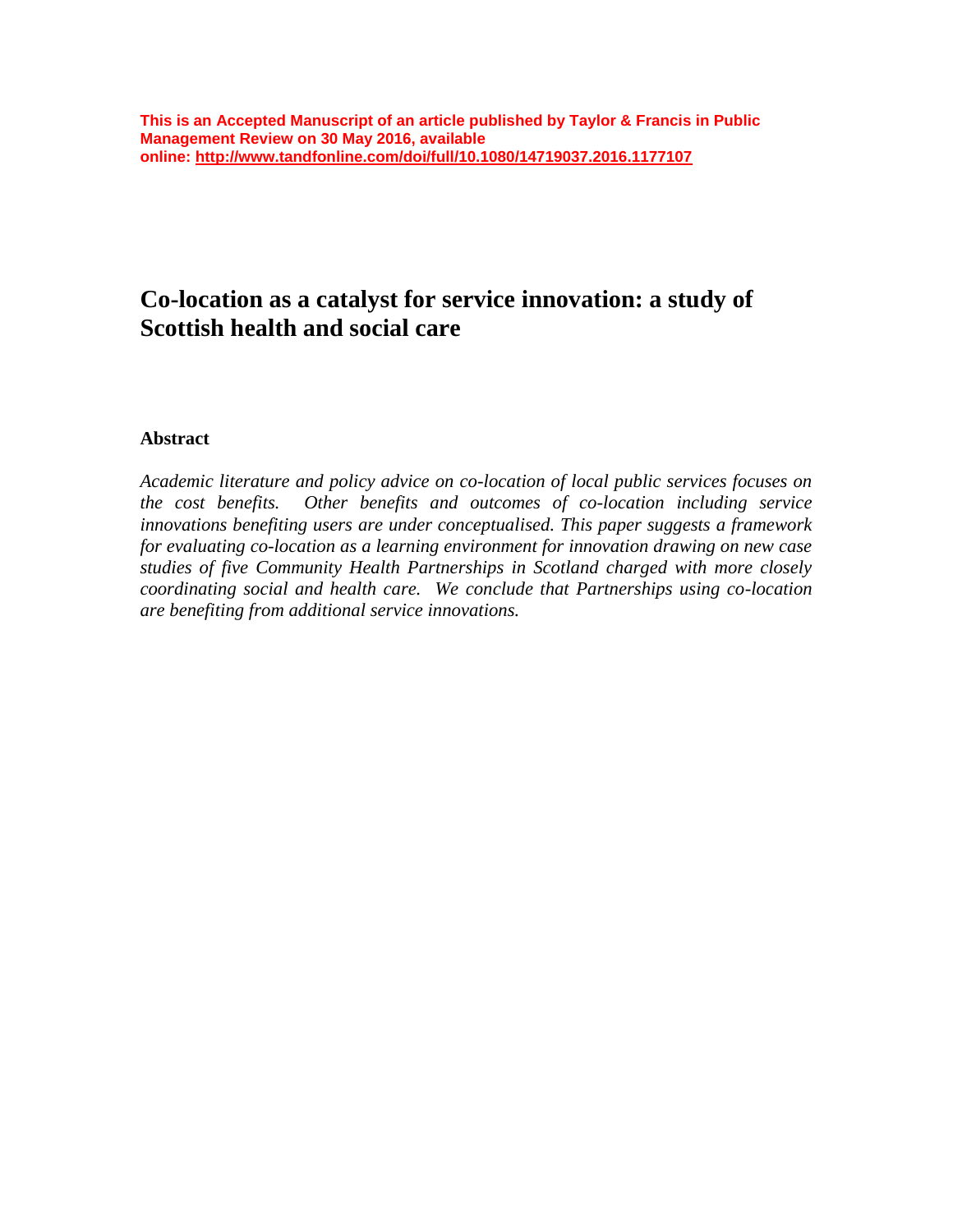#### **1 Introduction**

Discourse on co-location is largely framed in terms of reducing overheads by sharing costs, for example in Seddon (2009), Cowan and Jacobs (2009) and reports from public bodies such as the Cornwall Infrastructure Delivery Plan (2011) and Mathieson (2011). Service providers in both the US (Stein et al 2011) and UK (Scottish Government 2007) are adopting service co-location, which increasingly is endorsed by central government (Kearney, 2005; Colman, 2006; Whitfield 2007; Christie, 2011) and become part of the toolkit consultants offer to the modernise the public sector (Accenture 2005).

Our alternative focus is on a gap in the literature: the unforeseen yet desirable nonfinancial outcomes of co-location. We argue that co-location of local public services can result in a new creative learning environment resulting in service innovations. We answer two research questions: to what extent is co-location itself an innovative strategy for local public service providers and secondly, how does local public service co-location catalyse innovation processes?

Our literature review illustrates the importance of co-location; explores public service policy and practice, arguing that to conceive co-location simply in terms of cost-downs misses the point of co-location as an innovative learning environment. Finally, drawing this literature together, we suggest a framework of analysing co-location as an innovative environment. Using the framework we present qualitative evidence on the extent and perceived results of co-location from twenty-eight original interviews conducted in five Scottish Community Health Partnerships (CHPs). CHPs coordinate Scottish local council social care and local National Health Service (NHS) primary care services. They are an ideal dataset for our study, since degrees of co-location vary between CHPs.

As Audit Scotland (2011) note, CHPs are intended to eradicate or reduce gaps, from a client perspective, between primary and secondary healthcare and between health and social care, framing in new ways residential hospital entry, hospital exit and the degree of independent living supported in the community. In this sense Scottish policy is similar to health and social care integration in other European countries, however, in other countries budgets and services are often located within the same organisation, whereas in Scotland (and the UK) healthcare (National Health Service) and social care (local councils) are organisational separate, making its study highly relevant in all countries attempting to integrate health and social care.

### **2 Literature and framework development**

**<sup>---------------------------------------------------------------------------------------------------------------------------------</sup> This is an Accepted Manuscript of an article published by Taylor & Francis in Public Management Review on 30 May 2016, available online: http://www.tandfonline.com/doi/full/10.1080/14719037.2016.1177107**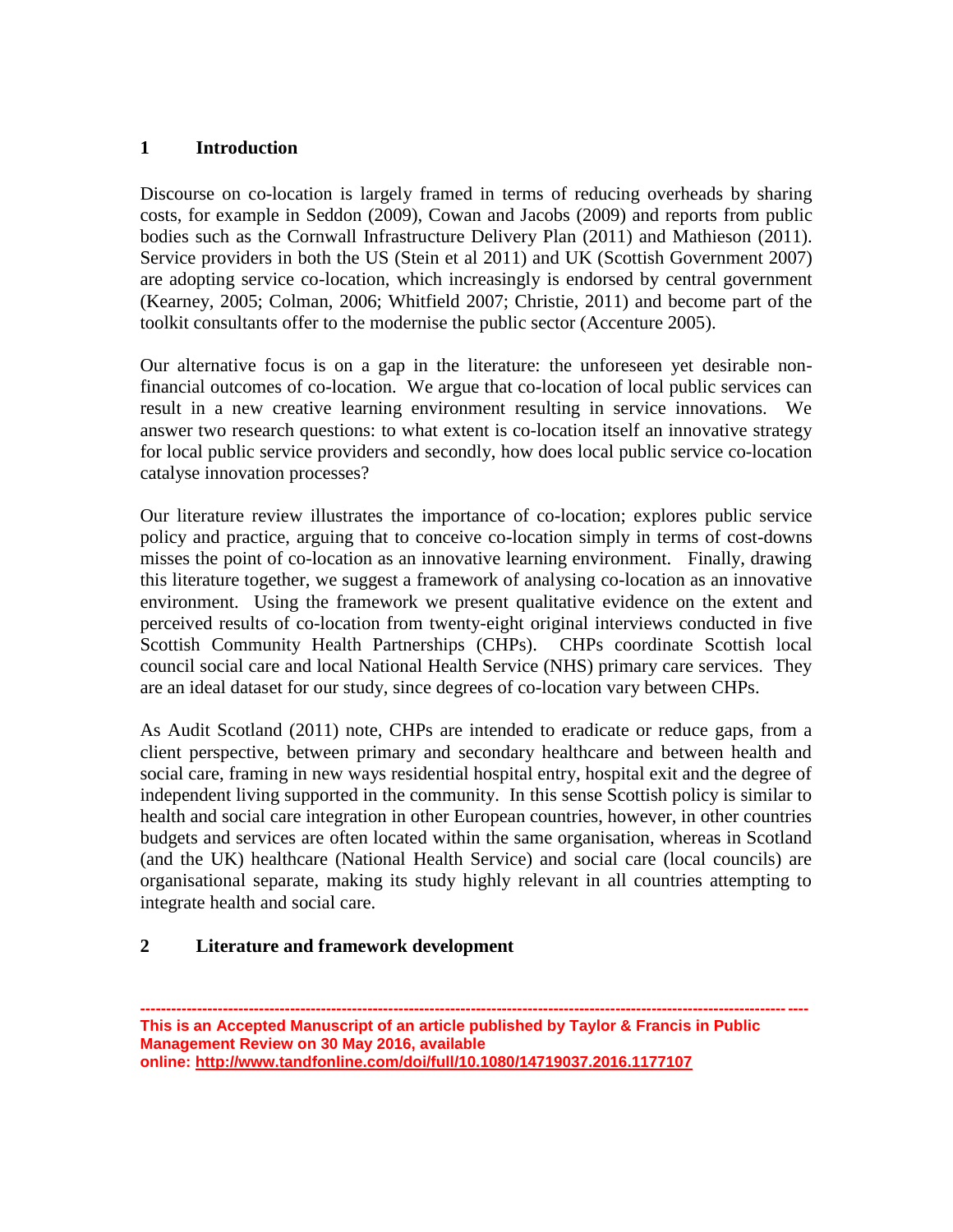We identify and address an important gap in the literature: an emphasis on the cost-down benefits of co-location that underestimate its learning, creativity and innovation benefits. We do this by reviewing literature on co-location and innovation from which we derive a new analytical framework, which we use to structure our data presentation and analysis.

Co-location is the sharing of physical space and services, by previously distributed services. An innovation is the envisaging, creation and implementation of a *significantly improved* service/product or process or business model (OECD, Frascati Manual 2005), which may be radical or incremental (Freeman 1982).

## **2.1 Why Co-location matters**

*Location, location, location* is the mantra of property developers and for the good reason that locations in *space* (e.g. a home) exists in relation to other locations (such as shops, schools and transport). Software provides interesting examples, since as a digital product it supposedly heralds (Cairncross, 1997) the *death of distance*, yet the evidence of software is that location matters: Microsoft's developers cluster in Seattle, Google's in Mountain View, California and public services in one-stop-shops or call centres. Baskerville *et al.* (2001) show that co-locating software developers shortens new product development cycles and time-to-market; Sliger (2001) illustrates how physically working together enhances developers' trust and performance, and Ebert and De Neve (2001) that proximity reduces defects. O'Connor and Coleman's (2009) Irish study reveals that software companies prefer co-location and its advantages of tacit knowledge sharing via distributed cognitions, which supports the Baskerville and Pries-Heje's (1999) earlier conclusions. Kavanagh and Kelly (2002) find that the best action faced with a failing virtual software product is to reorganise the team as a co-located group.

In summary, significant research from one of the most easily virtualised sectors, indicates that co-location is an important factor in creating innovations; the same appears true in the provision of public services. Co-location offers the possibility of meeting all user needs in one place, integrating services exemplified in Accident and Emergency units, maternity unit, high-dependency unit; cellular manufacturing, workbenches and computer desktops. User means formal users (other staff), informal users (carers) and final users (clients/patients/citizens) of public services (Pieper 1997). In public services, co-location offers personalisation using one-stop-shops, virtual joined-up sites, call centres and interoperability (see Kinder 2001; 2002 and 2003).

## **2.2 Innovation and public service co-location**

*The shared service imperative*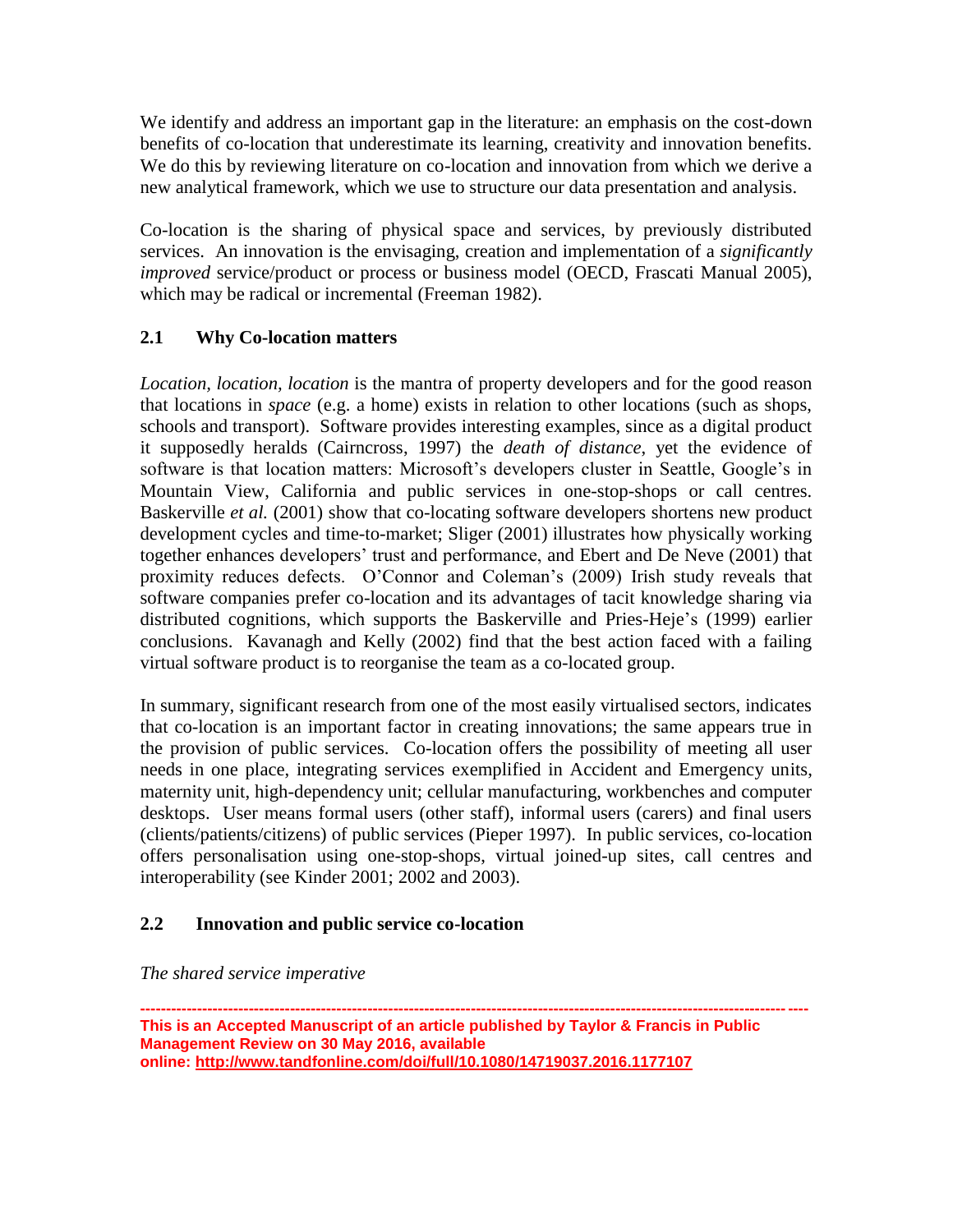Shared services as a strategy straddles governances bringing multiple related services to a single point of delivery. Examples include Heathrow's Terminal-5 (all BA services); Yum restaurants (several branded food lines); outsourced functions (such as HR, accounting and legal advice); in-store speciality shops and many virtual examples such as joined-up-Government, shopping sites and Cloud-based services. Often, the focus of shared services is back office integration, as Cowan and Jacobs (2009) argue; reducing process costs and integrating databases, without co-locating service delivery. An alternative view represented by Whitfield (2007) and Seddon (2009) is that shared pointof-service to users is more likely to produce long-term savings from service integration. What unites these views, forcibly expressed by Bichard (2009) is their focus on process cost. Kearney (2005) regard the public sector as laggard in adopting shared services, thereby operating at sub-optimal efficiency, a view endorsed by the Christie Commission (2011) on the *Future delivery of public services*. Much of the research on shared or colocated public services simply focuses on cost downs: Allaby (2011), Audit Office (2012) being examples.

#### *Policy and practice development*

There is a long history in international local public service debate around integration, shared-services, joined-up-government; notable contributions being Scott's (1955) challenge to replace service *breakdown* with *coordination* and the US pragmatic tradition with Ostrom (1973) for example, arguing that locally shaped service integration enhances public value. Lauria (1997) views integration as the result of urban regimes coalescing. Bardach (1998) characterises service integration as *shared strategies*, (project-byproject), coordinating *processes*, without necessarily pooling resources or new organisational forms.

In the UK, service integration is *couleur de rose* framing social policy debate around public service modernisation (Scottish Government, 2005). Integration and co-location are celebrated as intrinsically good; the UK Government sponsored *Care Services Integration Programme* (CSIP, 2005) and Thistlethwaite (2004) urge service providers to travel as far as possible along a continuum from organisational autonomy via ad hoc partnering towards integration. Thistlethwaite's (2004) guide for the *Integrated Care Network* an approach criticised in Kinder (2011) as driven by organisational design rather than service quality.

Internationally, faced with reduced public spending, Governments across the world are promoting local public service integration and co-location. In the UK this began with the *Modernising Government* paper (Cabinet Office, 1999). As Stein *et al.* (2011) show, similar processes are promoted in the US and examples range from South African service integration (Uyei *et al.,* 2012), Hong Kong holistic healthcare (Chung *et al.,* 2012) and

**<sup>---------------------------------------------------------------------------------------------------------------------------------</sup> This is an Accepted Manuscript of an article published by Taylor & Francis in Public Management Review on 30 May 2016, available online: http://www.tandfonline.com/doi/full/10.1080/14719037.2016.1177107**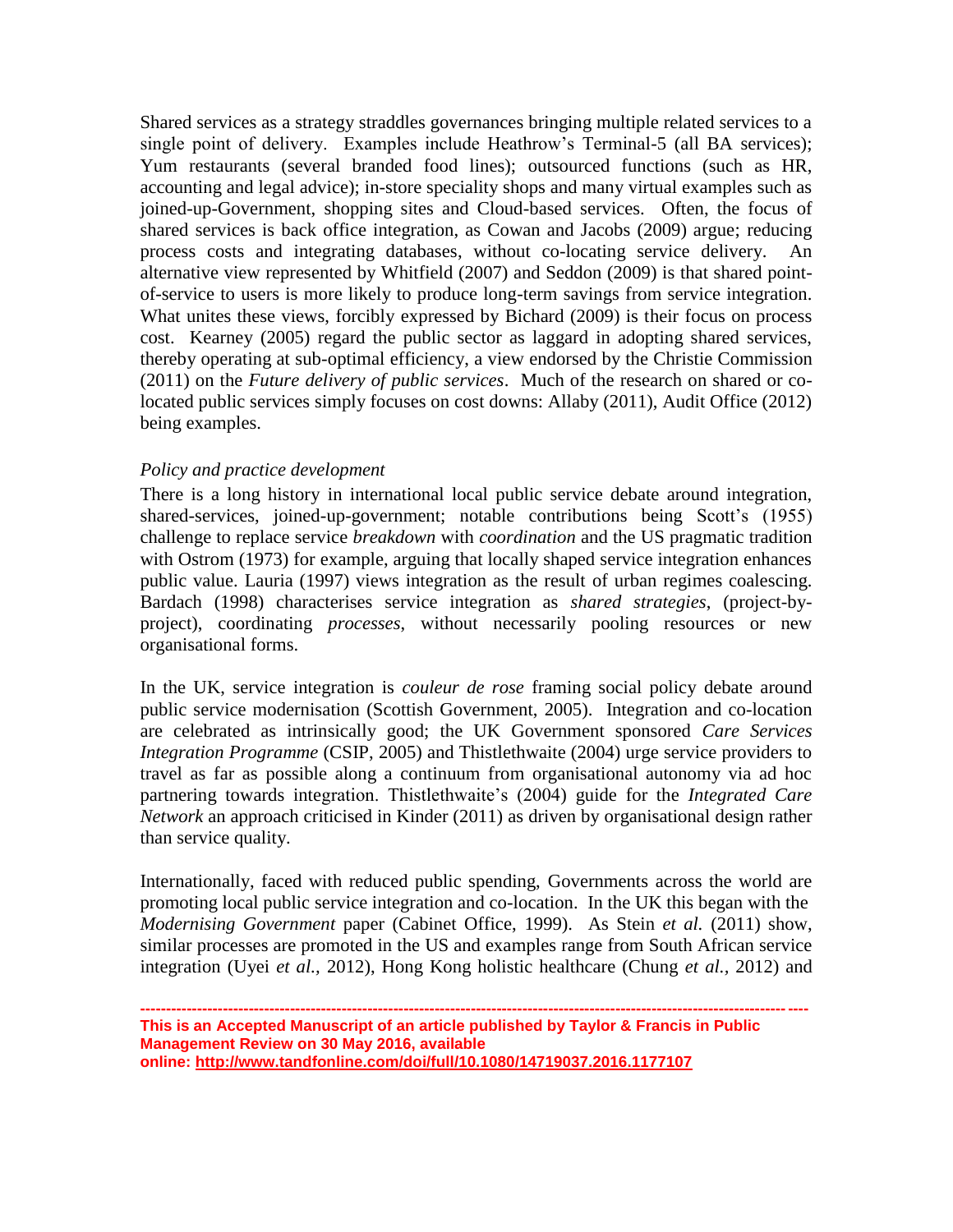Australian employment services (King *et al.,* 2006). These trends have resulted in the Dutch School of new governances, represented by Kooiman and Jentoft (2009).

Consultant services to the public sector now promote co-location as a major cost-saving initiative (Kearney 2005; Accenture 2005; Dunleavy (2010). Localised co-location initiatives in the UK emphasise scale economies in Northumberland (Guardian 2009) and Cornwall (Cornwall Infrastructure Delivery Plan, 2011), savings in building costs (Clow 2013). The driver of co-location is then cost-downs – a simple performance measure.

Despite increasing endorsement of service co-location by governments (Stein et al., 2011; Kearney, 2005; Colman, 2006; Christie Commission, 2011) and its adaptation as a means of modernising public services, its objective in public sector debate is limited to cost reduction, better resource utilisation and efficiency of service (Seddon, 2009; Cowan and Jacobs, 2009; Cornwall Infrastructure Delivery Plan, 2011; Whitfield, 2007; Allaby, 2011; Audit Office, 2012)

As Bardach (1998) argues in relation to service integration, higher costs precede savings; in all investments, *lemons ripen before plums*: it takes time for attitudinal change and new ways-of-working to catch up with the potential change provided by new technology or co-location buildings: attachment is important in human learning - forgetting and mourning old ideas and relationships takes time. The unintended non-monetary outcomes, particularly the managerial learning that arises out of co-location and which can be taken further is equally as important for innovating in the long run. Our contribution is to suggest a framework for understanding the learning and innovation in co-location contexts that recognises this. Using a grounded constructed theory approach, we derive an initial framework from the literature (Charmaz, 2006), which we then refine in the light of our findings.

### **2.3 Co-location and public service innovation: a framework**

Literature from a diverse set of fields including the disadvantages of virtual universities, learning regions (Storper and Venables, 2004) and clustering of creative industries (Florida, 2002) point to the innovative impact of co-location. Aspects of co-location important to innovation include frequent face-to-face (F2F) contact and feedback resulting in shared values; enhanced trust and commitment arising from physically meeting and appropriate body language; negotiated shared concepts, language and meanings; adult 'playing' with new ideas or displayed performances. Flamm's (1988) story of creating the computer emphasises depth of interactivity and deep social discourse, playing with ideas in social settings, as being just as important as government funding and formal research. Kinder's (2003) research on knowledge flows in supply chains too emphasises how innovative ideas result from social interactions, in addition to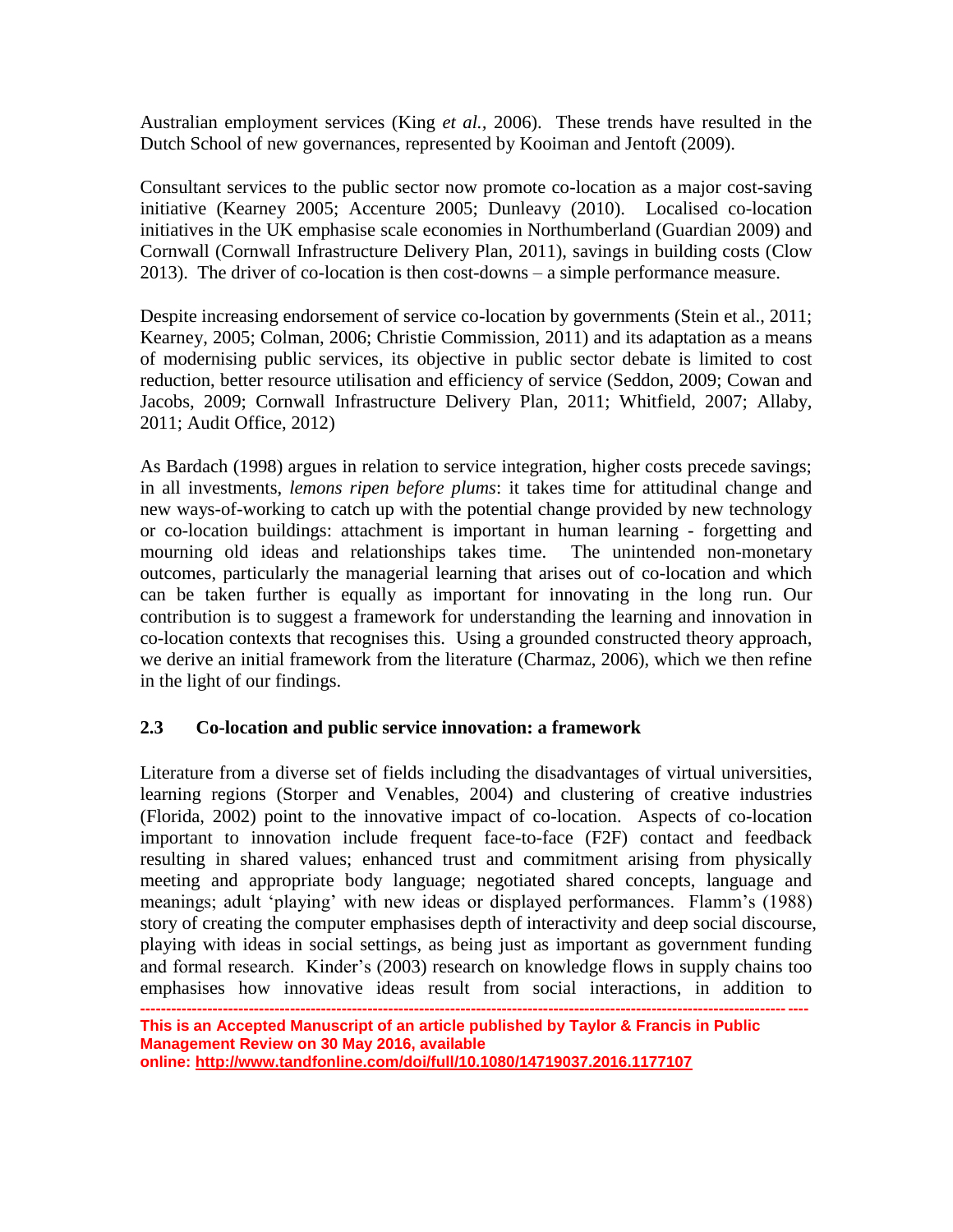transactional initiatives such as driving cost-downs. Emergent discourse, playing with analogical and metaphoric ideas, Bateson (1973) and Pinker (2014) suggest, is much easier in F2F interactions. Absence of F2F interactions is at the heart of the difficulties in managing virtual teams (Griffith et al., 2003) given the importance of grasping tacit, touchie-feely knowledge (Von Hippel, 1988).

#### *Innovation in services*

Osborne *et al* (2013) have argued that the nature of services requires different design and innovation processes than physical products. The nature of services as subjectively experienced, intangible, immediately consumed and co-produced means that knowledge informing innovation is more likely to be tacit; based upon user and provider experiences and feelings. This is why, as Radnor *et al.,* (2014) point out, blueprinting and walkthrough are important to test the touch-points. We adopt Pieper's (1997) view of users to include other staff (formal users), family and friends (informal users) and final users – the patient/client. Not only does the nature of knowledge in service innovation process differ from manufactured products (more linear, physical prototypes, technical testing), the processes of sharing the knowledge differs, since service innovations are more prone to using distributed cognitions (of feelings and experiences and life events) to offer service solutions that are sufficiently flexible. Note, elsewhere we have focused on user coproduction and empathy and innovation (Kinder et al., 2013).

Figure 1 portrays why it is that co-location supports innovation by drawing attention to the breadth and depth of interactions by service providers in a co-located setting.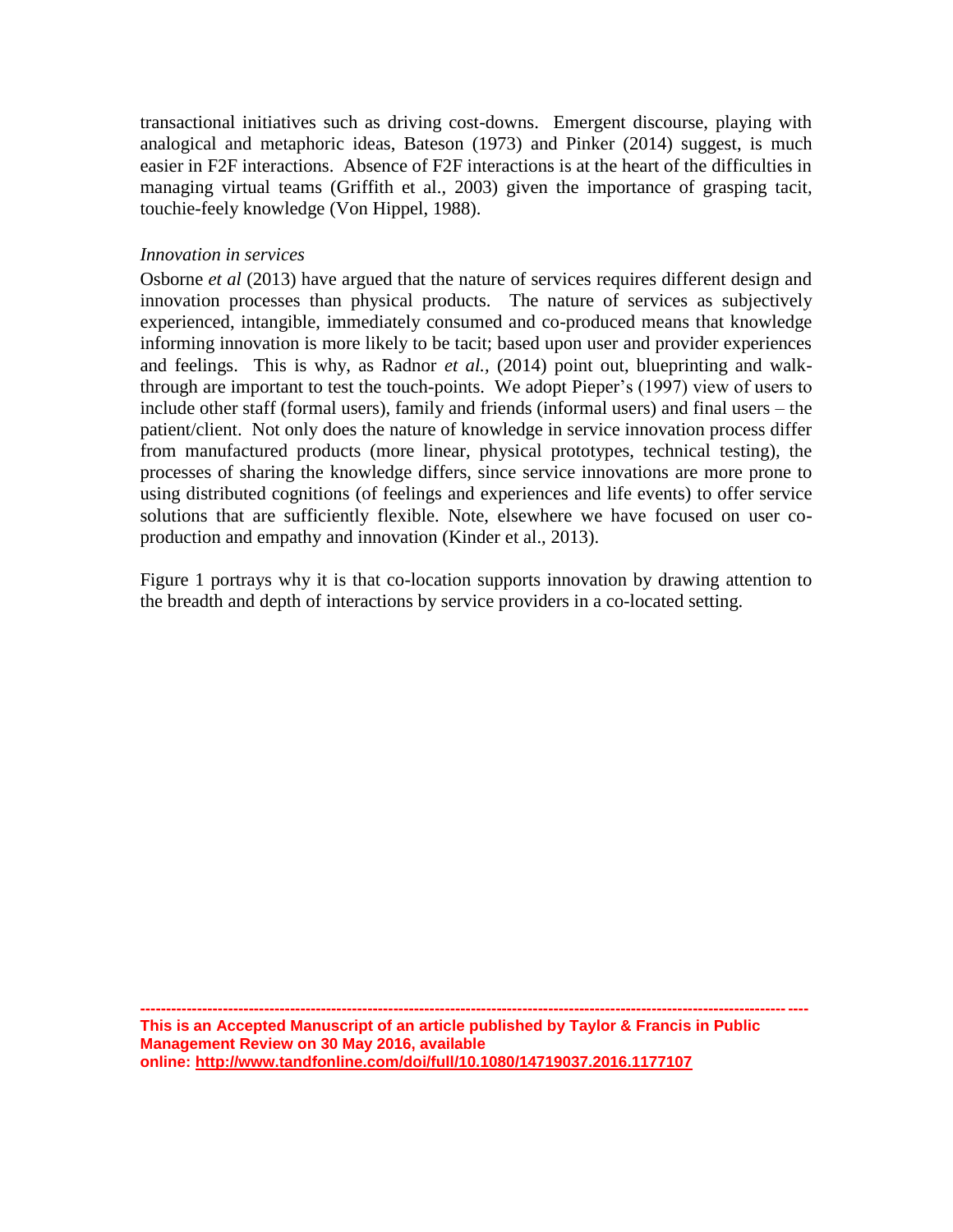

**Figure 1: Framework of co-location and innovation** 

### *Breadth*

Across the top of figure 1 on a continuum ranging from coordination to integration of services are shown a *breadth* of co-located functions beginning with a single function (e.g. a police station), wider breadth introduces associated functions (e.g. court, cells, criminal justice social work) and finally the ideal type or all relevant services, such as in this example of local council and healthcare services.

### *Depth*

Co-location is conceptualised in figure 1 not as space, rather the creation of new place characterised by new forms of interaction amongst service providers: these are shown in three columns – service delivery, shared learning and innovation. These are selected to capture that stability and change characteristic of innovation processes of active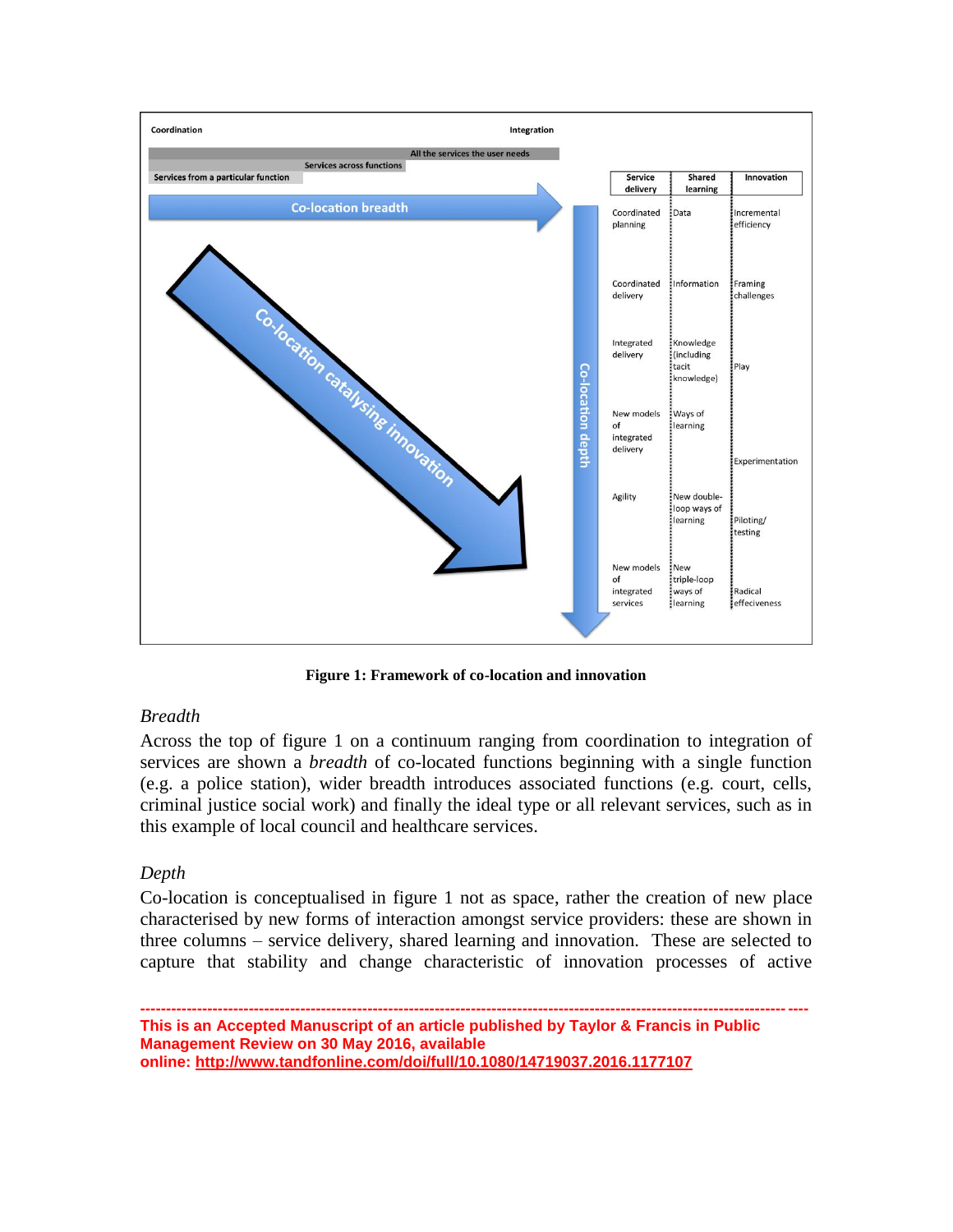organisations. Other possible variables in a complete evaluation framework would include also costs, access, risk and affordances enabling service models.

#### *Service delivery*

Organisations deliver public services as a statutory duty or in response to local needs; either way invariably they innovate (change) whilst continuing to deliver services (stability). The first column to the right of figure 1 captures this, indicating that as colocation enhances degrees of service integration, provided the organisation is able to restructure and re-strategise (agility), then new models of integrated services will result.

#### *Shared learning*

Who is learning: since all service systems involve co-production both (traditionally separated) providers and users learn. Here our focus is on staff (internal customers) learning from each other, Kinder (2010) and Kinder *et al* (2015). What is being learned is how (radical or incremental) service redesign (co-design) can improve services; in particular to improve processes (for example in joint assessments or coordinated visits) or final user service experience (for example early discharge or personalised service package choices), see Laitinen *et al* (2015). Motivation to learn is two-fold: firstly commitment to the service experience, secondly internal targets such as cost-downs and thirdly professional commitment to doing the best job possible (Sennett 2003). We take a Vygotskian social learning perspective (Wertsch 1985) in which cognitive and social processes referencing cumulated experiences (including heuristics) make sense of new ideas (from play or discourse) to re-envision artefacts (in this case services) using *expansive cycles* of learning (Engeström *et al* 2007) that digs ever more deeply into cause and effect. Important tools such as identifying service touch-points and emotional attachments are likely to feature in these learning processes. Note that such learning processes are far removed from top-down programmed change (such as lean initiatives and supposed best practice transfers in formally recorded knowledge management repositories). Cross-disciplinary learning is likely to feature creative tension around nomenclatures, standards and inherited ways-of-working (Kinder, 2012). Informal social learning (such as play) only results in service improvement when the environment enables *distributed learning* (Nardi 1996) and experimentation. Learning then focuses on the service: action learning in the tradition of Pedlar et al. (1991) and Raelin (2000).

#### *Innovation - play and experimentation in co-location*

Our argument is that work and play are not binary and that co-location enables play in the sense of leading activities ("what about," "why can't we …") that can envision new structures and rules for services. Since Froebel (1895) the early nineteenth century work, we have understood that adult friends, partners and workmates enjoy playing, luxuriating in meandering conversations or mind games and that this is important for learning. In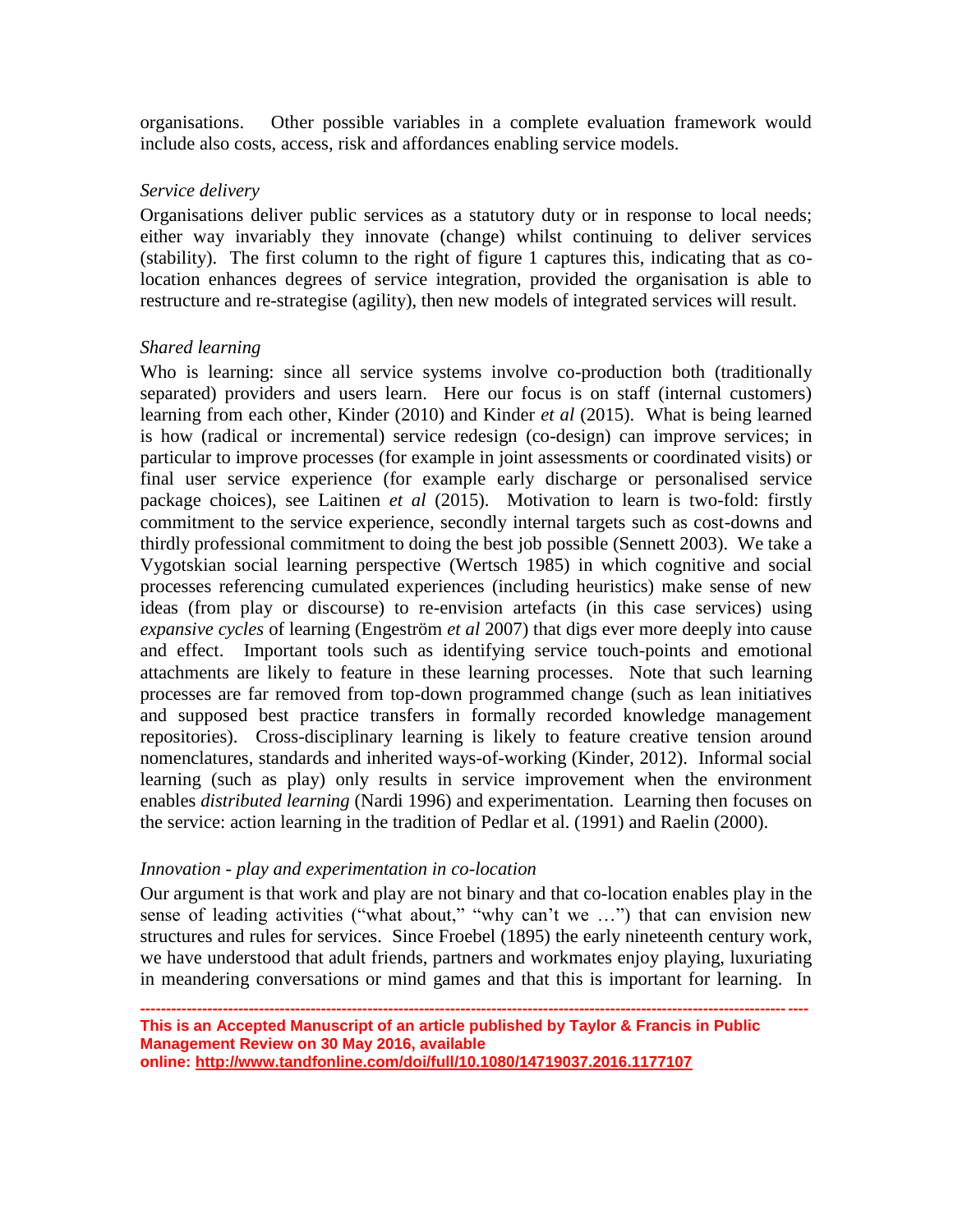suggesting that play is an activity enjoyed for its own sake, Dewey (1909) was not intending to suggest that it is meaningless. Play hones creativity and social bonding breaking down functional barriers (Granovetter, 1973) in an amusing way; March (1976:81) *Playfulness is the deliberate, temporary relaxation of rules in order to explore possibilities of alternative rules.* Vygotsky (1987) calls this *leading activities* – imagineering that may result in emergent conceptualisations – play is cognitive, affective and verbal; and as Huizinga (1949) argues new rules and structures. Following Vygotsky, Mainemelis and Ronson (2006) suggest five elements to play, which they insist is a behavioural attitude, rather than simply an enjoyable set of activities. Play occurs at the threshold between reality and falsehood, what Coleridge called *that willing suspension of disbelief for the moment, which constitutes poetic faith*. Play is festive (Huizinga, 1949), occupying time and space outside of work and ordinary life, taking people into flows of 'what-ifs' (Csikszentmihalyi, 1990). Albeit with structures, such as games, play entails uncertainty and surprise that entertain. It is an enjoyable journey to a goal, rather than the most efficient way route. Finally, play is affectively positive; it results in desirable emotions.

As Burawoy (1979) showed people at work find ways to play though the cognitive spontaneity for playfulness is unevenly distributed: women according to Glynn and Webster's (1992) Adult Playfulness Scale are more playful. March's (1976) point is that work discipline and structures are designed to suppress play, highlighting the tensions between stability (work) and change (creativity). This is why Weick (1998) suggests that thinking of organising rather than organisations is more useful: the latter focuses on functions the former on goals. People learn (and take therapeutic solace according to Levy (2011) when amusing themselves with 'what-ifs,' what Linkner (2011) terms *disciplined dreaming*. The learning results from new ways of seeing issues, new combinations of ideas across disciplinary boundaries; in short creativity and innovation. Of course some play at work is simply distractive, (for its own fun sake), like any cognitive activity, as Ricoeur (1995) argues, one cannot predict which paths not to follow or which paths to follow result in worthwhile new cognitions.

In Goffman's (1974) idea of framing as schemata of interpretation, consciously selecting and privileging (Entman, 1993) some thought-strands as more relevant than others. We will show that service user needs can frame play and experimentation with innovative ideas. There are many examples of play resulting in creativity and innovation in business literature. Semler (2003) describes how playfulness at work helped grow his Brazilian services company by encouraging creative thinking outside of traditional structures and authority: play he argues produces more innovative thinking than business techniques. Capodagli and Jackson's (2010) analysis of Pixar (famous for the children's' films such as Toy Story and WALL-E) is that focus on quality comes from playing, dreaming, experimenting and *never compromise on your dreams*: playing with ideas, images and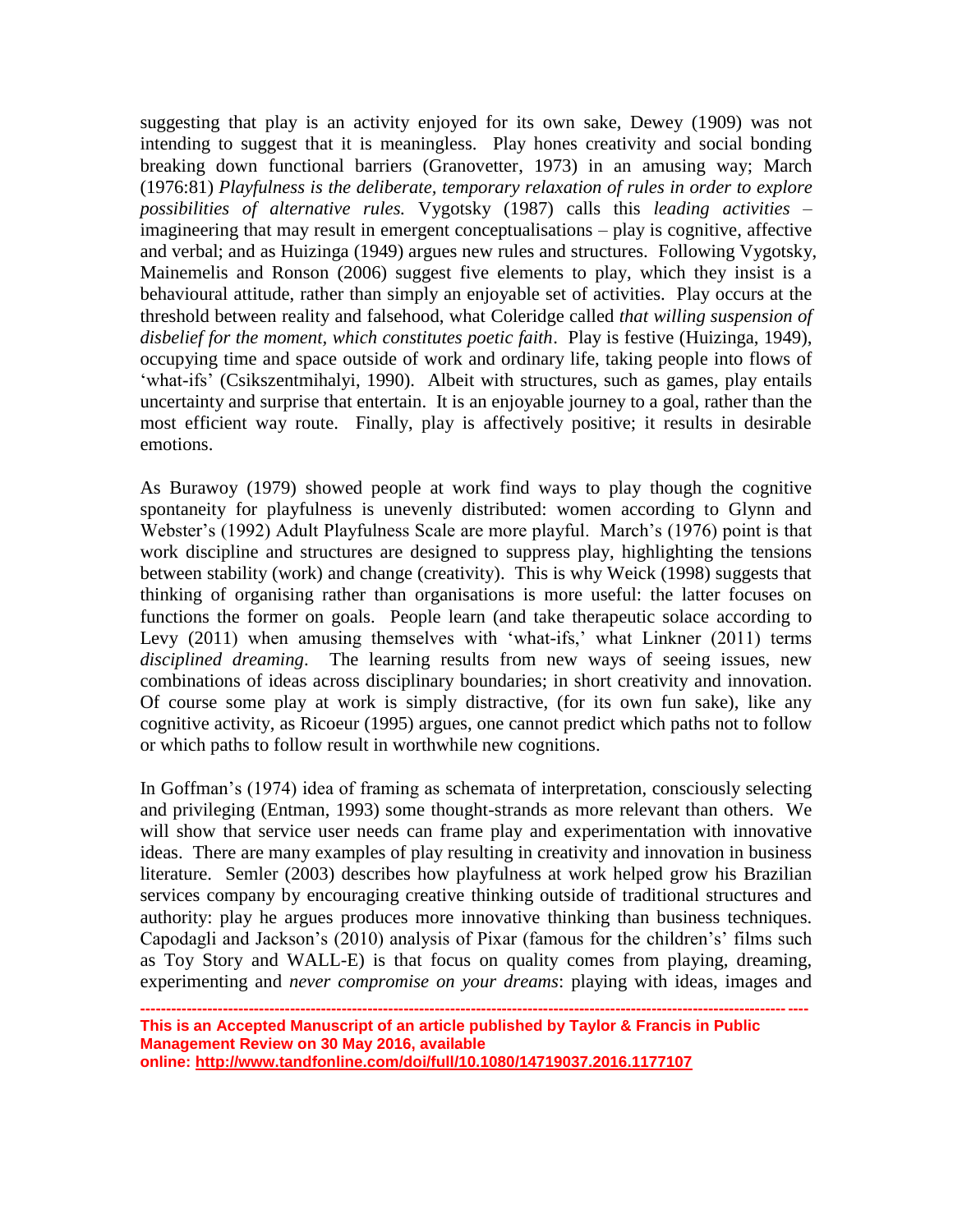feelings produces creative innovation. Isaksen *et al's* (2000) study concludes the organisations embracing play are more innovation.

In summary, unlike many previous researchers who see co-location as primarily costsaving, our view is the co-location unleashes creative and innovative potential, in part by making new playmates available.

### **3 Method**

#### *Research design*

Our research design is exploratory, following Stebbins (2001) we strive for new insights and understandings capable of providing managers with lessons and setting a research agenda that focuses on innovation processes inside co-located services. In our framework we develop what Bulmer (1969) terms as *sensitizing concepts* to guide further research and sense making, outside of established definitions. Our overall approach is constructed grounded theory (Charmaz, 2006; Mills et al., 2006; Glaser 2002) since whilst we use figure-1 to structure our data gathering, which we then subject to thematic analysis, we distil our learning into the figure-3 framework as a contribution and guide to further research.

We rejected using Quantitative comparative analysis (QCA), which aims to bridge the gap between large sample quantitative data and small sample quantitative data (validity arising from typicality and depth), where the quantitative data is (a) "more than a handful of cases," and (b) gathered at a macro level where Boolean algebra is systematically used to cross-reference between dichotomously generated categories in 'truth table' (Ragin 1989; Goldthorpe 1997) Often applied to meta-analysis of other people's research, QCA most usefully assembles causal relationships from macro-sociological data or (Miles and Weizman 1994) category formulation based on logical deductions from values ascribed to each variable. As Hug (2013) point out, the ascribing of values to variables introduces an illusion of precision. We considered using QCA as a method of analysis, however, we decided that unlike (for example) Blackman's (2013) work on teenage pregnancies, our data is not meta and that OUR METHOD is preferable since we wanted to inquire into less quantifiable results of co-location. Our 28 interviews resulted in five case studies; following Weitzman and Miles we consider this too small to apply QCA.

Our unit of analysis is the Community Health Partnerships (CHPs). Historically in the UK, social (care) services and NHS healthcare services are funded, delivered and organised by two separate sets of organisations: local Councils and the NHS; each with

**<sup>---------------------------------------------------------------------------------------------------------------------------------</sup> This is an Accepted Manuscript of an article published by Taylor & Francis in Public Management Review on 30 May 2016, available online: http://www.tandfonline.com/doi/full/10.1080/14719037.2016.1177107**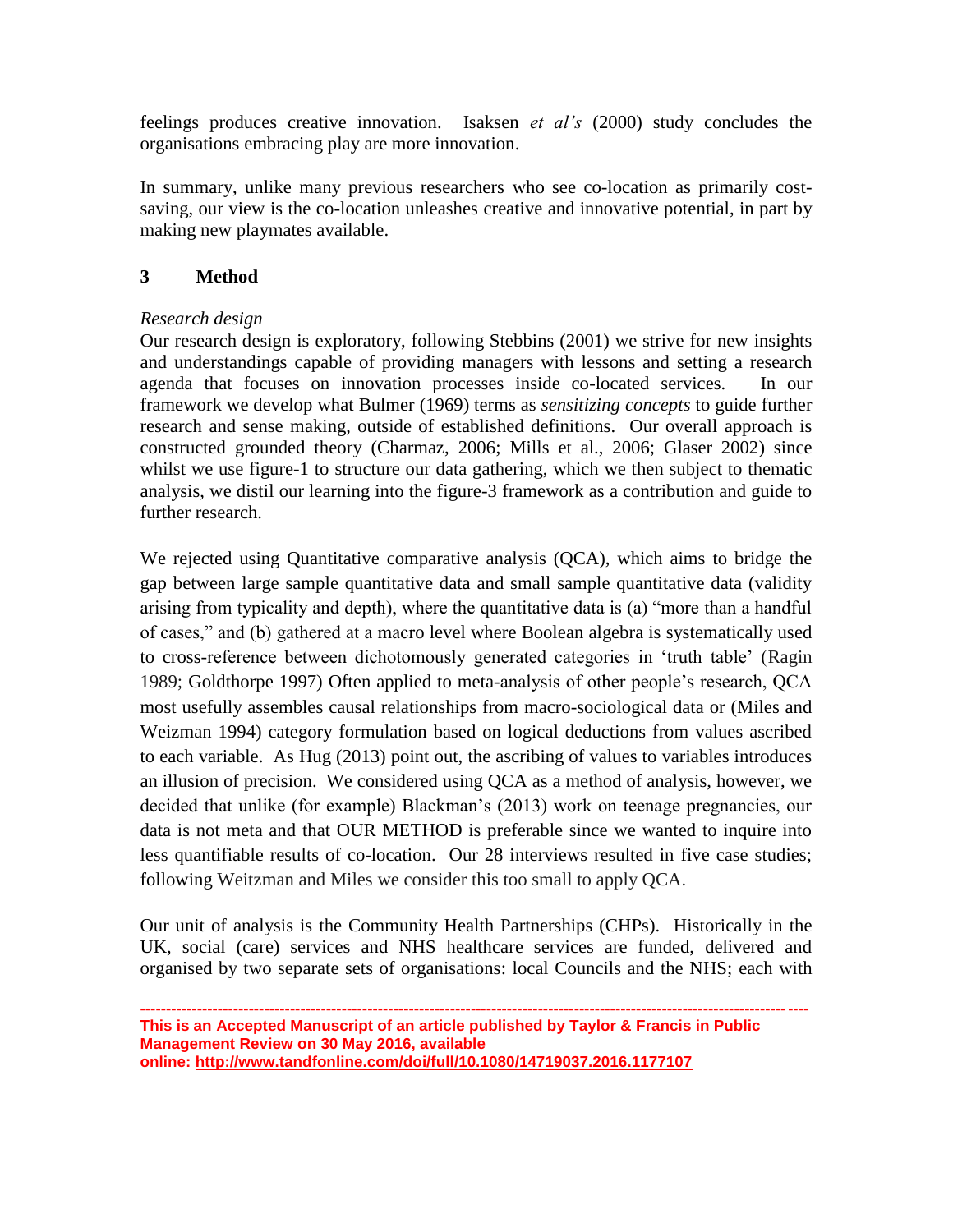their own budgets, accountabilities, professional staff, standards and cultures. Coordinating these services is a major policy challenge (NHS Confederation, 2013; Robertson, 2011). A series of policy/ legislation initiatives in Scotland, from 2001 aims to bring the two sets of services closer, and in 2005, CHPs were born. Two types of CHP have evolved: one integrating health services only and the other combining health and social service across NHS/Council boundaries (see Forbes and Evans, 2008 and Watt *et al* 2010). Effectively, both types are subcommittees of NHS Boards. The 36 CHPs are configurable to local needs ranging from data and planning coordination to pooled resources and joint delivery (Scottish Government 2010; Audit Scotland 2011).

Some health Boards and Councils are not exclusively co-terminus, for some rurality is a major issue; we therefore selected a sample (figure 2) size of five, since a small pilot study of the questionnaire revealed the importance of rurality (cases 2, 3 and 5 being defined in terms of population density as semi-rural). These cases share commonalities principally that they are charged with closer coordination between health and social services. However, since the CHPs they have adopted different coordinating models, in different timescales, it is not possible to take a before-and-after look at their co-location, instead we take a snapshot of practice in mid-2014.

Since our focus is on non-financial results of co-location, our research is qualitative. We choose a case-based approach since as Yin (2009) notes this is suitable for exploratory research in which concepts are emergent. Our study is cross-sectional since we compare between the five cases. Previous researchers such as Forbes and Evans (2008) use a similar method.

#### *Data capture, presentation and analysis*

This study explores the views of 25 senior NHS and Council managers across 5 CHPs in Scotland using cognitive interviews, focus groups and documentary analysis (see figure 2). Participants are senior managers in CHP Management teams delivering health and/or social services. The questionnaire was piloted with four Managers, subsequent to which wording was amended and issues of rurality given more prominence. Interviews employed a cognitive conversation method (Geiselman *et al,* 1985) allowing respondents to choose their own terminology and sequencing.

Our results section clarifies concepts that can provide testable hypotheses in later research and triangulates with existing theory, structured by themes that emerged from rigorous coding of transcribed interviews. These are (1) degree of co-location experienced; (2) Positive enabling features and opportunities from co-location; (3) contested features and challenges of co-location (areas for improvement); (4) co-location facilitating shared and new learning; and (5) co-location facilitating service innovation. We also seek counter-factual evidence and draw attention to reported negative aspects of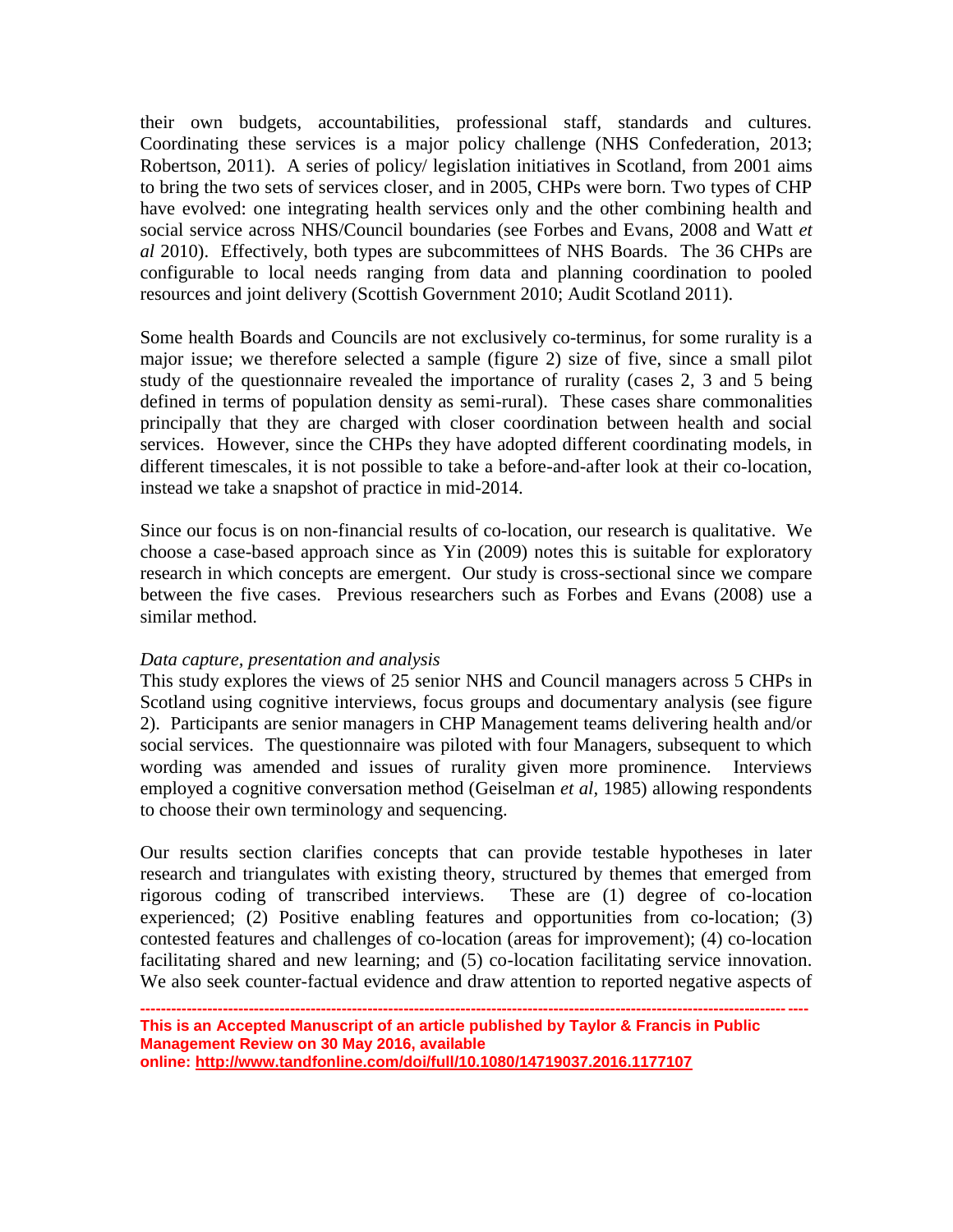co-location. Open and paragraph coding was employed as recommended by Charmaz (2006).

#### *Validity and generalisability*

This is an interpretive inquiry: we socially construct rather than 'discover' facts (Rabinow and Sullivan 1985); what Yanow (1999; 2003) calls *meaning making.* Thus, as in all social research, causal relationships are inferred and constructed narrative and analysis, noting the emergent nature of the practice and hybrid forms of governances in the cases.

| Case             | Population<br>Density | Co-terminosity              | <b>Respondents</b> | <b>Positions</b>                            |
|------------------|-----------------------|-----------------------------|--------------------|---------------------------------------------|
| CHP 1            | Urban                 | Exclusively<br>Co-terminous | R1                 | Localities Manager                          |
|                  |                       |                             | R <sub>2</sub>     | Associate Nursing Director                  |
|                  |                       |                             | R3                 | Head of Physiotherapy Services              |
|                  |                       |                             | R <sub>4</sub>     | Director of Organisational Development      |
|                  |                       |                             | R <sub>5</sub>     | CHP General Manager                         |
| CHP <sub>2</sub> | Semi Rural            | Co-terminous                | R6                 | CHP General Manager                         |
|                  |                       |                             | R7                 | Lead Nurse                                  |
|                  |                       |                             | R <sub>8</sub>     | Assistant Head of Social Services           |
|                  |                       |                             | R <sub>9</sub>     | Service Manager Social Services             |
| CHP <sub>3</sub> | Semi Rural            | Exclusively<br>Co-terminous | R <sub>10</sub>    | Associate Medical Director                  |
|                  |                       |                             | R <sub>12</sub>    | Head of Children Services                   |
|                  |                       |                             | R <sub>13</sub>    | Development Manager                         |
|                  |                       |                             | R14                | Head of Planning & Performance              |
| CHP <sub>4</sub> | Urban                 | Co-terminous                | R <sub>15</sub>    | Joint Manager Learning Disability Service   |
|                  |                       |                             | R <sub>16</sub>    | Head of Health Improvement                  |
|                  |                       |                             | R17                | Children's Services Manager                 |
|                  |                       |                             | <b>R18</b>         | Head of HR                                  |
|                  |                       |                             | R <sub>19</sub>    | Localities Children's Services Manager      |
|                  |                       |                             | R <sub>20</sub>    | Head of Specialist Children's Services      |
|                  |                       |                             | R <sub>21</sub>    | CHP Director                                |
|                  |                       |                             | R <sub>22</sub>    | Head of Primary Care and Community Services |
|                  |                       |                             | R <sub>2</sub> 3   | Head of Organisational Development          |
| CHP <sub>5</sub> | Semi Rural            | Co-terminous                | R <sub>22</sub>    | Head of Primary Care and Community Services |
|                  |                       |                             | R <sub>25</sub>    | Head of Health Services                     |
|                  |                       |                             | R <sub>26</sub>    | Primary Care Manager                        |
|                  |                       |                             | R <sub>27</sub>    | Senior Manager Community Care               |
|                  |                       |                             | R <sub>28</sub>    | Head of Council Services                    |

#### **Figure 2: Respondents and dataset**

Since causal relationships are based on participant's comments and the believability of the case narratives, we are unable at this stage to suggest theorisations (Llewelyn, 2003), though we reintegrate our work with previous literature (Miles and Hubermann, 1984). Our conclusions (see Alvesson And Sköldberg, 2000) suggest a revised framework for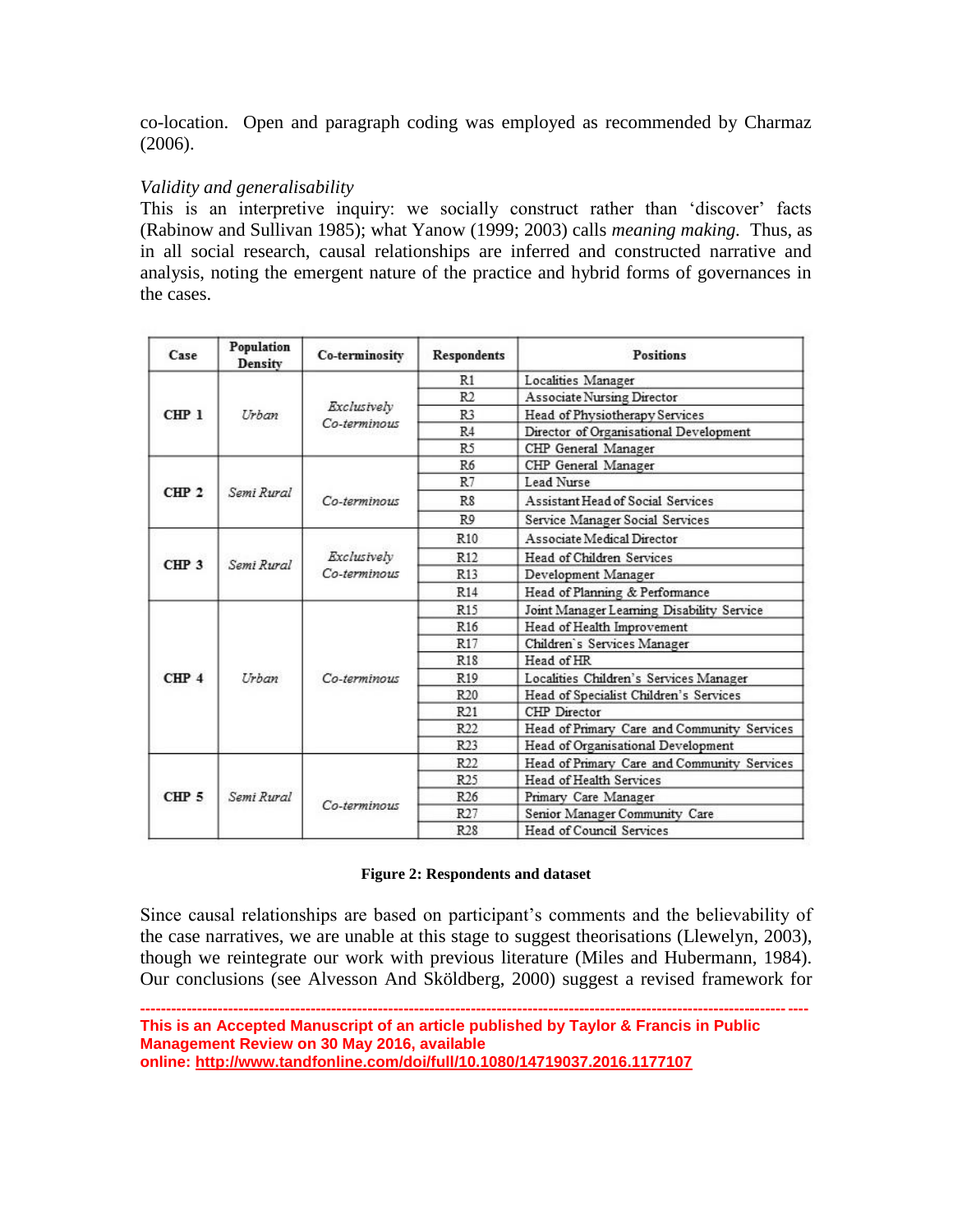further research and tentative conclusions needing re-contextualisation (Burns and Grove 1999:296). Validity and trustworthiness in ethnographic research rests on honestly gathered data, honestly interpreted, respecting alternative interpretations (Angen 2000). In this we are following pathways trodden by such as Parasuraman *et al.* (1985) who took insights from four cases to create a conceptual model for service quality, that has since been validated as the SERVQUAL framework (Parasuraman *et al.* 2005); Uys and Basson's (1991:38) characteristics of exploratory research and Jensen and Karpos (1993) who used exploratory method to problematise over-stretched concepts.

This qualitative research aspires to internal (logical, conceptual robustness) validity, providing the scaffolding for further research testing concepts as hypotheses, with a wider array of cases and quantitative data to strengthen external validity. Our work was non-interventionist and granted level-1 ethical consent.

#### **4 Case Studies**

The five short Community Health Partnerships (CHPs) share the commonality of each seeking to more closely coordinate local health and social care services, however, they set about this in different ways, including different approaches to co-location. Respondents requested anonymity and therefore we term the CHPs 1,2,3,4 and 5.

## **4.1 CHP-1**

### *Degree of Co-location*

The small number of co-located staff incidentally results from inter-agency joint projects and is not strategic objective, as (R1) Localities Manager says, *Internally in health the out of hours service is co-located on some sites with some of the acute services.*

### *Positive Enabling features and opportunities for co-location*

What co-location exists is viewed positively as augmenting cultural understanding and coordination of operations, the Physiotherapy Head of (R3) notes, *The benefits are that you begin to understand each other's role and remits so much quicker.* Director of Organisational Development (R4) sees advantages in close working between disciplines: *I think bringing people together to exchange experiences, to network, to learn from each other is vital .. establishing those personal relationships, and developing an intimacy and ultimately the trust between each other*. In summary, managers see the advantages of colocation, despite having little of it.

### *Contested features and Challenges of Co-location*

Co-location is seen as troublesome and unnecessary; purely symbolic. Whilst NHS Health Centres were designed with space for social workers, the Council would not locate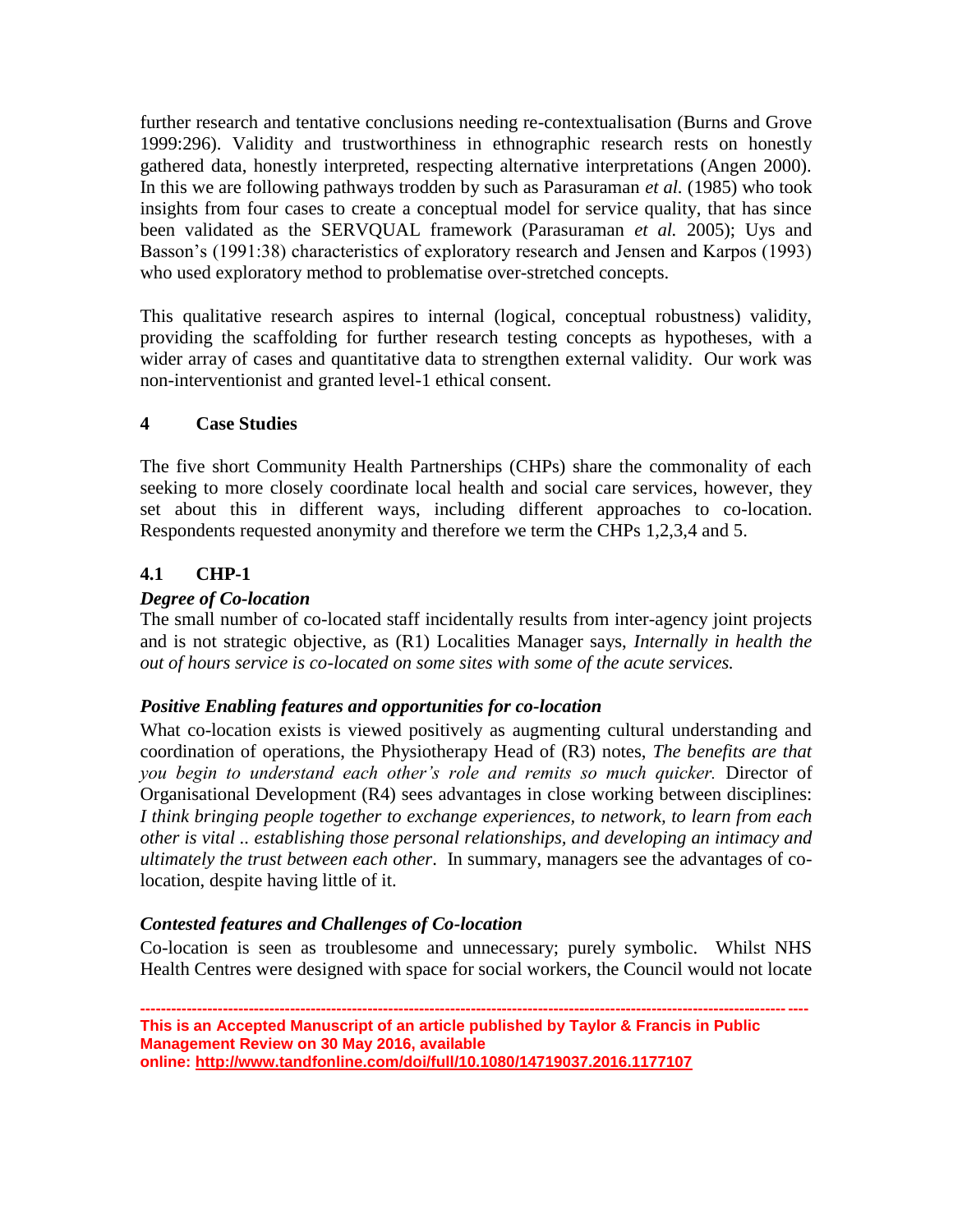its social workers in them. For example, the CHP General Manager (R5) comments that *the co-location issue is a bit of a red herring. Because what is required is the right measure of care and that the staff should be wrapping themselves around, in forming themselves into teams that provide the best care. But I think that it is also important symbolically.* Co-location in CHP-1 is a contentious issue.

#### *Co-location facilitating shared and new learning*

Some respondents highlight the importance of informal learning between co-located staff, for example the Director of Organisational Development (R4) notes that, *I think colocation is very good because it breaks down the barriers. Instead of just doing it as a formal learning approach, bringing people together in action learning … people working in the same office, begin to form these relationships organically.*

#### *Co-location facilitating service innovation*

Although some interviewees favour more co-location, its effectiveness as a catalyst of service innovation is contested. The CHP General Manager (R5) feels it is a physical symbol for politicians to point to, though the LHCC Localities Manager (R1) emphasises that building relationships from closely working together *does contribute actually to better integration and better services for patients or clients* a view endorsed by the Associate Nursing Director (R2) who argues that issues over terms and conditions will be resolved only *when you actually have people co-located.* 

## **4.2 CHP-2**

### *Degree of Co-location*

Co-location is occasional - heath and council staff project or placement; more co-location is anticipated (but not planned): the CHP General Manager (R6) says *We have got colocation on this site, we're looking at bringing more social work onto this site.* However, managers are sceptical about the benefits. A Lead Nurse (R7) says, *Yea, well we have had that to some degree, because in xxx we co-located district nursing, health visiting, a lot of the AHP teams and community care teams.* (Lead Nurse, R7) and the Assistant Head of Social Services (R8) *I don't know why people would not look at reducing buildings through integration if they could.* In summary, co-location may be extended for efficiency reasons.

### *Positive Enabling features and opportunities for co-location*

Reflecting contradictory views on co-location, the CHP General Manager (R6) takes a wider perspective on co-location, *It breaks down that barrier in terms of sharing things … it encourages solutions, quick solutions.* Some managers mention cultural, operational and financial advantages; co-location and integration are used synonymously.

**<sup>---------------------------------------------------------------------------------------------------------------------------------</sup> This is an Accepted Manuscript of an article published by Taylor & Francis in Public Management Review on 30 May 2016, available online: http://www.tandfonline.com/doi/full/10.1080/14719037.2016.1177107**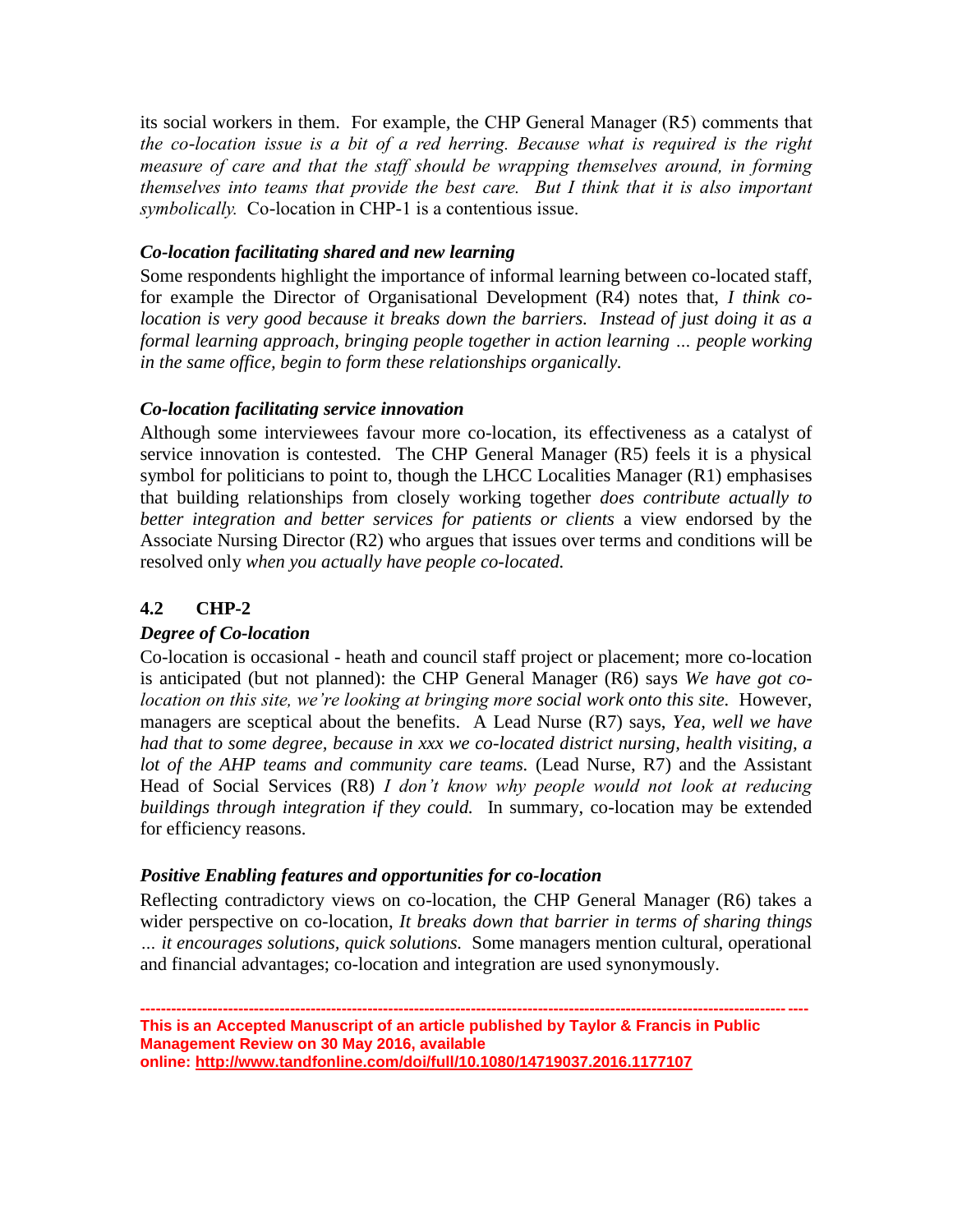## *Contested features and Challenges of Co-location*

For some managers co-location as unappealing because it is synonymous with service integration as the Assistant Head of Social Services (R8) says, *.. we sometimes fall into the trap of saying co-locating is joint working, when its not. I have seen many examples of services that have been co-located but never talked to one another; you achieve nothing.* Rural Managers are worried that co-locating teams separates them from senior managers. Noting membership of central and decentralised teams, the CHP General Manager (R6) says, *, so where does my principle loyalty lie in terms who I am co-located with.* This dilemma, a Lead Nurse (R7) points out, is especially sharp in a rural setting pointing out the cost of co-located facilities and the difficulties arising separating teams from senior manager who may be centrally located.

### *Co-location facilitating shared and new learning*

Managers emphasise decision speed rather than innovation resulting from co-location, the CHP General Manager (R6) comments, *I think it does enhance relationships and it potentially enhances solutions quicker solutions to things.* 

### *Co-location facilitating service innovation*

Co-location is seen as beneficially reducing costs. However, it is not a driver of integration as a form of service improvement. As the Assistant Head of Social Services (R8) comments, *I would imagine though that we will be looking at co-location for efficiency reasons only* a view echoed by the Service Manager of Social Services (R9).

## **4.3 CHP-3**

### *Degree of Co-location*

Co-location is not systematic and whilst its expansion is envisaged, in resource planning it competes with other strategies: since rurality is a major issue co-location synergises with one-stop-shop provision: the Head of Children Services (R12) states, *In a rural setting … which is a huge area, trying to pool people together can be difficult. So we would co-locate staff tomorrow if it was possible.* Head of Planning and Performance (R14) says *definitely and absolutely, co-location is high up there on the agenda.*

The Associate Medical Director (R10) comments, *We have had a programme of colocation for several years* a model that the Strategic Development Manager (R13) suggests is in process. Head of Children Services (R12) spoke of Early Years Centres though without back-office co-location (building constraints)*.* Disability services colocated six years previously, a one-stop-shop *locality model*.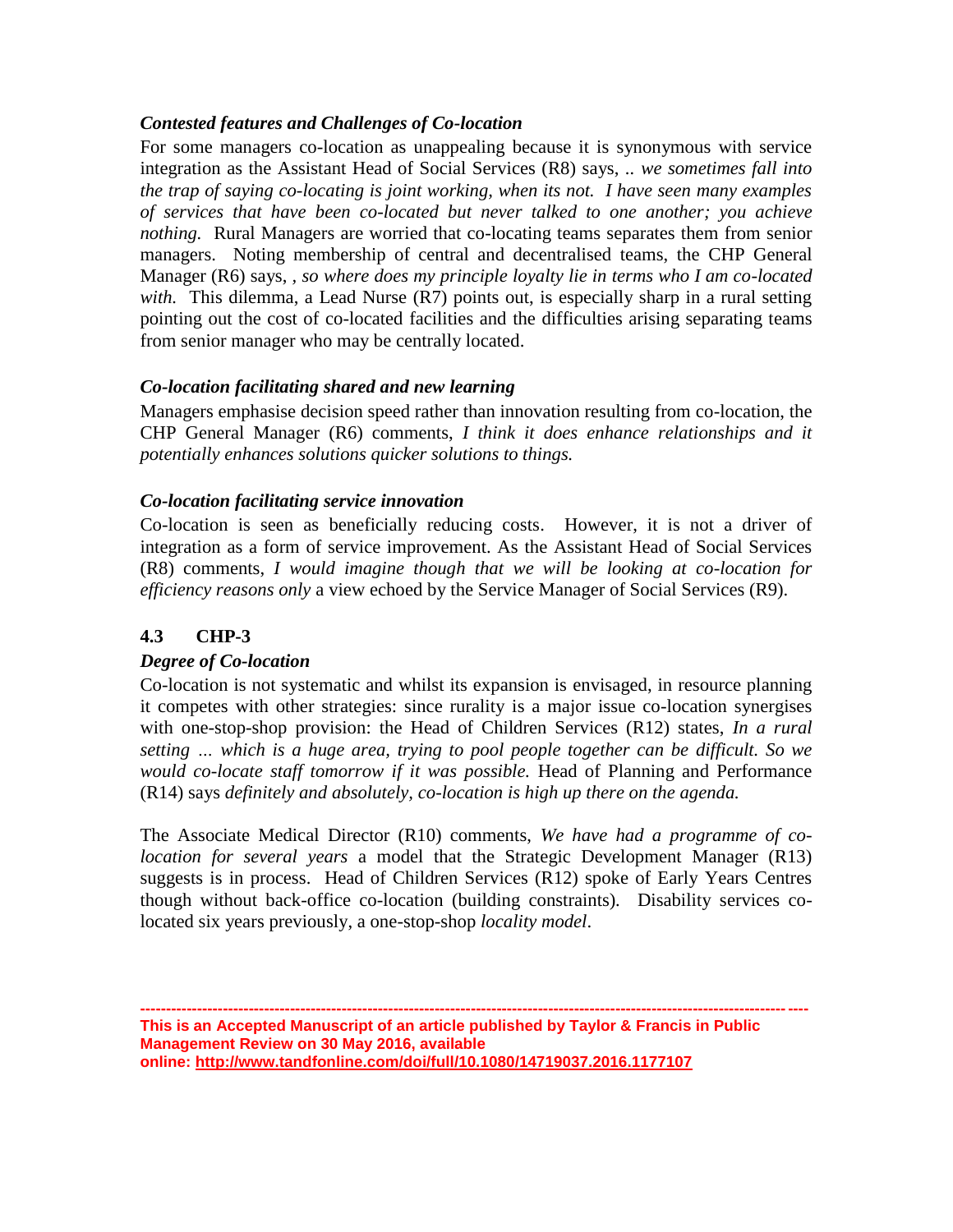#### *Positive Enabling features and opportunities for co-location*

Co-location is an important component and driver of service integration. All managers emphasise positive aspects of co-location. The Associate Medical Director (R10) says, *I don't think you can integrate services unless people are co-located* and the (Head of Children Services (R12) sees co-location as essential to close inter-disciplinary team working based on *inter-personal relationships*. The Joint Manager Learning Disability Service (R15) too comments on the advantages of co-location for service innovation.

#### *Contested features and Challenges of Co-location*

Whilst lauding the principle of co-location, managers are aware of practical challenges: professional identity, IT and co-locating the senior management teams. The Associate Medical Director (R10) points to, *People fear being moved away from their professional family. ….., you cannot overestimate the personal anxieties it causes for people.* 

IT systems integration is a major challenge; the Joint Manager of Learning Disability Services (R15) says it is *one of the biggest things that is absolutely critical to the whole business* a view Head of Planning and Performance (R14) points to the inefficiency of separated *data collection systems, patient systems,* though the Head of Children Services (R12) suggests that IT interoperability is important, though shared space without beneficially effects services.

Another challenge is co-locating the senior management. The Associate Medical Director (R10) suggests co-locating senior management teams is just as important as front-line staff.

#### *Co-location facilitating shared and new learning*

Managers equate co-location with multi-agency working and changing managerial functions; the Joint Manager Learning Disability Service (R15) says, *So I think it has been incredibly successful and the spin off of learning across the professions and the whole strengthening of the multi-disciplinary approach is very evident.* 

#### *Co-location facilitating service innovation*

Co-location is identified as component of integration and the change process and considered to have a direct impact on service improvement, for example the Joint Manager Learning Disability Service (R15) states, *Joint working goes on in relation to projects. Collaboration on different pieces of work and that is fine, but it doesn't bring about the flowness of integration.*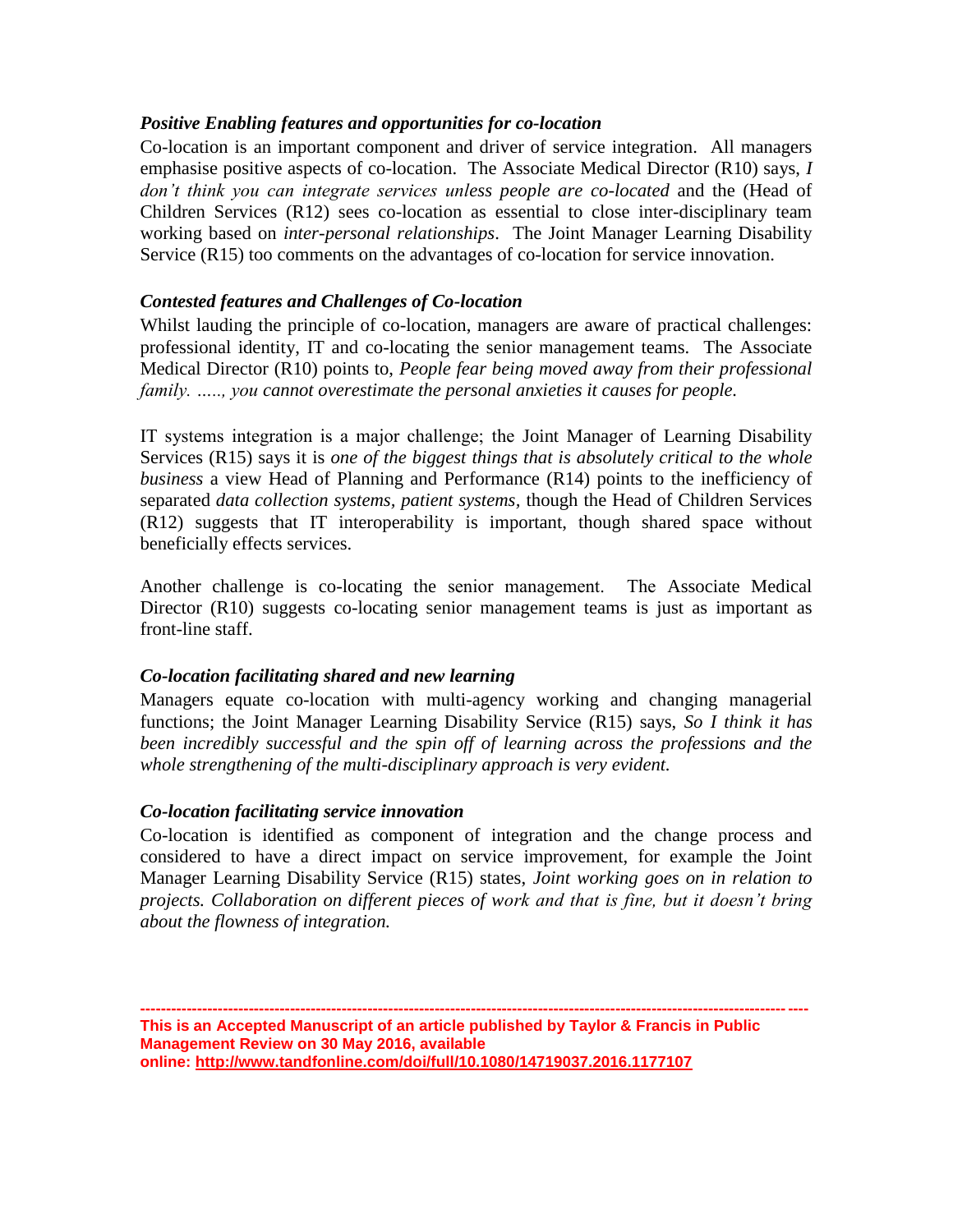#### **4.4 CHP-4**

#### *Degree of Co-location*

Co-location is limited to joint projects and not systematic: following the 'divorce' from the organisationally-integrating Community Health Care Partnership, the Council and the Health Board both value organisational independence. The Head of Health Improvement (R16) points to three new health centres jointly housing social workers whilst the Head of Specialist Children's Services (R20) points to previously co-located staff now separated.

#### *Positive enabling features and opportunities from co-location*

Co-location, Head of HR (R18) believes, has cultural advantages, improves communication and enables separate agencies to collaborate and delivery joint services, whilst, organisational merger is dangerous. The Localities Children's Services Manager (R19) says *.. finance decisions and things like that worked better because they were colocated.* 

Managers emphasise the need for joint working where there is no co-location; a Children`s Services Manager (R17) points out, *we work just as closely when we weren't together.* Other managers (from health and Council services) prefer to co-locate, for example a CHP Director (R21) says, *.., just to have at any level, people across the corridor to be able to talk .. it makes utter sense to do that.* A Localities Children's Services Manager (R19) comments, *It's creating that social capital. What you get consistently is that you get people together in these areas; they understand their roles better.* 

#### *Contested features and challenges of co-location*

Managers highlight issues such as accommodation (R21), terms and conditions for integrated staff, loss of managerial authority, resistance to change, communication amongst staff, IT systems and lack of infrastructure: many of these issues reflect failed organisational integration. The Head of Organisational Development (R23) suggests, *The difficulties we came across were related to the human factors around resistance to change* and the Head of HR (R18) says, *Because people are with each other, doesn't mean they are talking to each other.* During the CHP period some staff resented as the Head of Primary Care and Community Services (R22) reveals, *… different people working in the same jobs on different pay scales and different terms and conditions ,.. there's a real rub and causes huge tension.* In general, managers saw IT as a major issue associated with co-location and service integration. The Head of Organisational Development (R23) reflecting on the CHP experience comments, (the) *biggest difficulty was IT where everyone was on different systems ... People ended up with two computers on their desks.*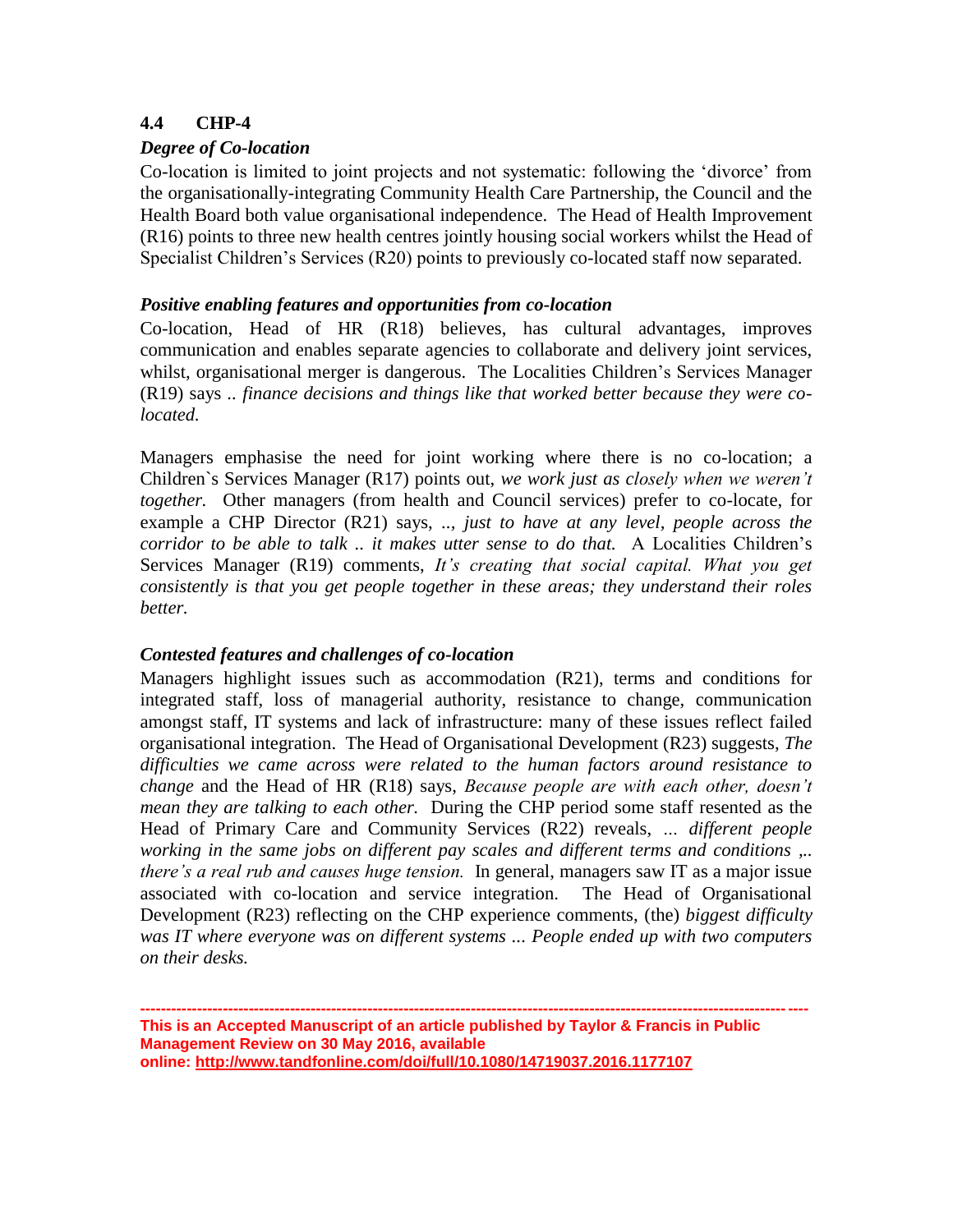## *Co-location facilitating shared and new learning*

Co-location promoted learning about service improvements. The Head of Organisational Development (R23) comments, … *the difference between individuals and seeing the bigger picture, is hugely helped by people being able to talk to each other about it and to understand where they are coming from* a view the Head of HR (R18) endorsed.

### *Co-location facilitating service innovation*

Managers state that co-location can help service innovation; in the Head of Health Improvement's (R16) terms, *the flow of people between services that becomes easier.*  The Head of Organisational Development (R23) *It's helpful and positive for people to be co-located even if services are not integrated … co-location was one of the most important things that could be done to work collaboratively,* though the Head of Health Improvement (R24) points out that creativity occurs in separately located settings: *you can't say if in comparison to people who aren't co-located, that staff are somehow more creative or innovative. They are just more creative and innovative in different ways ...* 

Reflecting the generally held view that co-location and integration are synonymous, the Head of Primary Care and Community Services (R22) says, *I think it depends on the level to which they being integrated down to, the last time we integrated right down, we had local teams co-located and working together.* 

In summary, co-location is unsystematic in CHP-4 and whilst managers see its advantages the negative heritage of the failed CHP service integration dominates.

## **4.5 CHP-5**

### *Positive enabling features and opportunities from co-location*

CHP-5 systematically co-locates health and social service, often in one-stop-shops alongside other public and community services; Health, Police, Fire, Court and Council leaders are co-located in a purpose-built Civic Centre and services integrated under a new hybrid organisation.

Managers enjoy what R28 calls *the spontaneity of it all* discussing ideas and problems with staff from other disciplines, what R27 refers to as the *advantages and benefits of holding informal corridor conversations.* CHP-5's facilities are open plan, which Managers note stimulates social interaction between previously siloed disciplines as the Head of Health Services (R25) notes, *There's also because when you're co-located and you maybe have someone sitting with you, and suddenly you have got a dilemma of something that comes up, then it will be let's just go outside for a minute and can I just*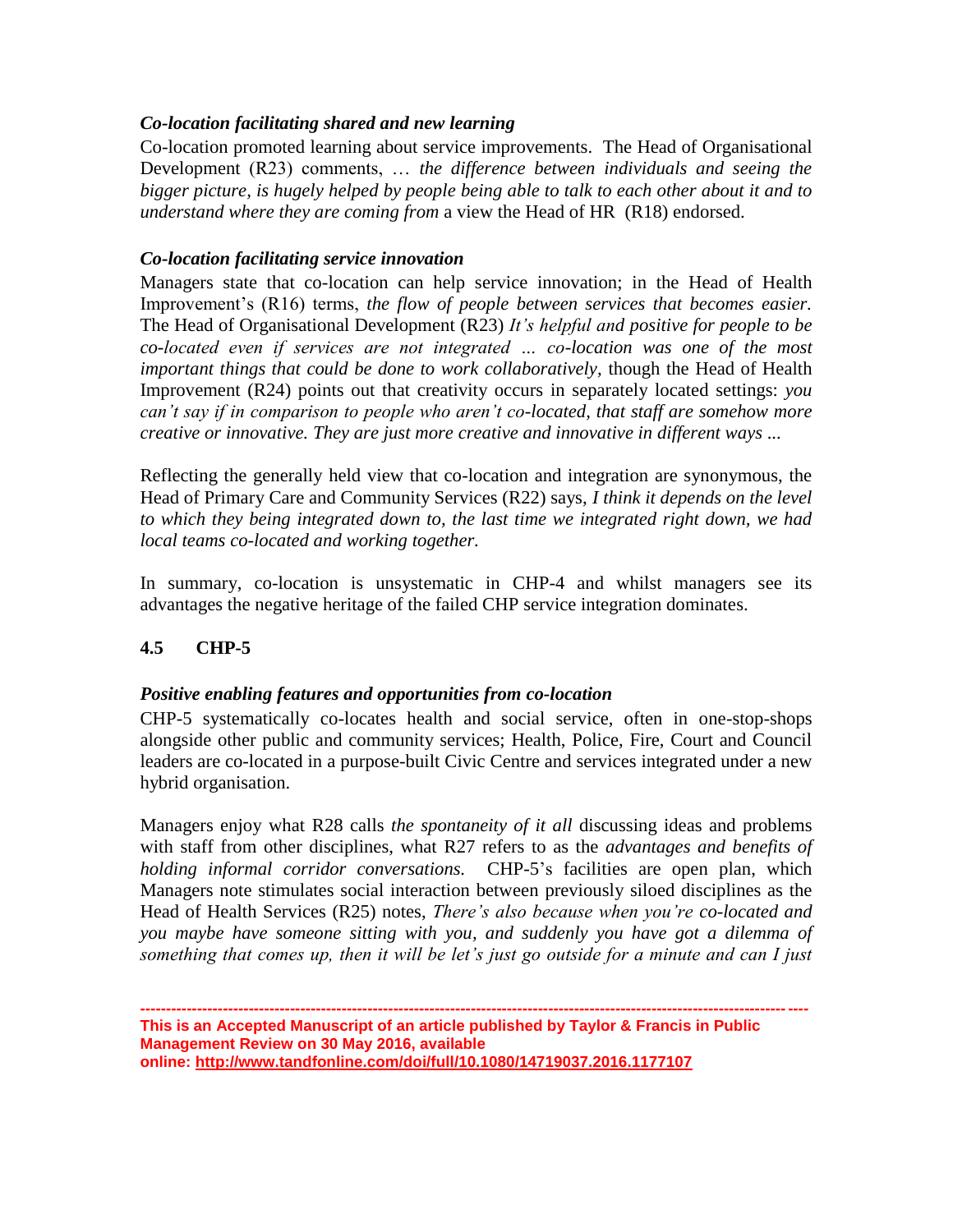*ask you a question. And they get the answer there and then and they come back in, so it informs that discussion.* 

Interestingly, the Senior Manager Community Care (R27) draws attention of building layout and group dynamics. *The advantage of being in open plan is more than colocation itself; co-location in separate offices will make no difference, because that was our experience. You work in your siloes, your work in your office and in your boundary. … the benefit is around the 'shared' office space, not about necessarily co-location as co-location on its own.*

#### *Contested features and Challenges of Co-location*

Every manager favours co-location. Issues do arise, for example R28 highlighted noise levels and the importance of quiet space and private meeting rooms. A major theme in CHP-5 is integrating the IT systems inherited from the participating organisations. Even after ten-years of service integration process, Senior Manager Community Care (R27) points to heritage IT systems still being integrated. As the Head of Health Services (R25) notes, IT integration is not a problem of confidentiality (which is presumed) rather it is heritage data, access protocols and terminologies. The Head of Council Services (R28) suggests that *Its just IT function have the challenge of linking it all up.* Senior Manager Community Care (R27) suggests these are challenges within and also between organisations.

#### *Co-location facilitating shared and new learning*

The major advantage of co-location for these Managers is learning, often in informal settings and even beginning with playing intellectual games about what terminologies mean or how processes can improve. As the Primary Care Manager (R26) notes, *As long as you have a very clear objective and how you're going to do it, then that will work very well.* Senior Manager Community Care (R27) notes that shared assessments has proven a useful driver of learning and system innovation; learning the Primary Care Manager (R26) suggests is now *embedded in our processes.* Several managers spoke of playing with new ideas as the origin of service innovations, examples cited include services for children at risk and debt recovery.

#### *Co-location facilitating service improvement (integration as innovation)*

Managers deem co-location as means of shared planning and implementation of change, service improvement and innovation. The Senior Manager Community Care R27) suggests that goal congruency is critical. *I think that innovation does occur but I think what's particularly positive about CHP-5 is that it occurs within an environment of shared strategic goals. For example we have done quite a bit of new things in the last 2 or 3 years mainly around re-shaping care for older people but that's been done within a*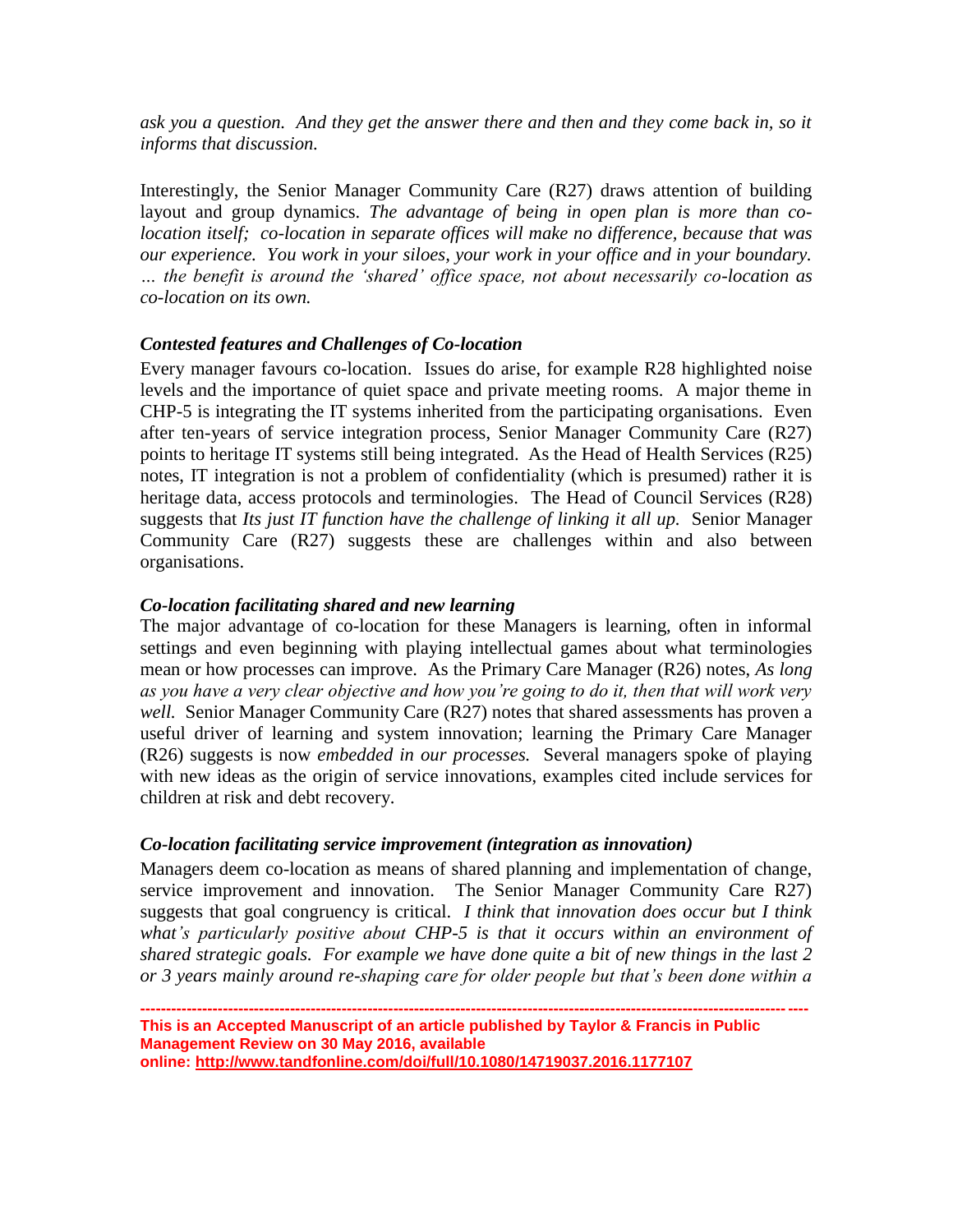*context of a shared strategic vision, so that then might have translated into innovation within one agency or another.* These goals, Head of Council Services (R28) are output driven. *At the end of the day, what we are interested in is outcomes for our customers or clients or patients. If they get better service where in one visit they can get multiple services through such resources then that's key success.*

## **5 Discussion**

Our motivation for this research was dismay at the narrowness with which co-location is currently conceptualised, even as it diffuses as a strategy: our argument is that co-location is itself an innovation and also an environment catalysing further innovations. Taking a service-dominant logic perspective (Vargo and Lusch, 2008; Osborne *et al.,* 2013) and highlighting the trend towards integration between local service providers, we argue that co-location is itself an innovation and further, that it catalyses *effective* service integration innovations, by creating a learning environment that stimulates informal learning (including play). In doing so we dispute much of the literature on co-location, such as Bichard (2009), which frames co-location narrowly as a cost-saving *efficiency*.

We note that some managers are sceptical about any benefits from co-location: CHP-2 managers are divided, with some seeing co-location in a rural setting posing resource (change-over) difficulties and challenges in where Senior Managers should locate. CHP-4 suffered a failed organisational integration and especially the Local Council managers cannot disassociate the HR challenges arising from organisational integration with those of co-location. Nonetheless, these Managers are a minority: overwhelmingly Managers we interviewed see co-location as advantageous to services and an environment spurring peer-to-peer action learning resulting in service innovation.

### **5.1 Contested features and Challenges of Co-location**

Acknowledging (cases A and B) that rurality poses particular issues for co-location; we conclude that the more CHPs experience co-location the less contested it becomes. In CHP-A where co-location is seen as troublesome, unnecessary and symbolic, it remains a contentious concept. Similarly CHP-B refers to co-location as unappealing in practise, raising concerns that increased co-locating of teams between agencies would disconnect teams from their respective senior managers because senior managers were not in position to co-locate. Whereas CHP-C and CHP-D who believe in the benefits and opportunity of co-location and have more frequent co-located service delivery, they highlight the practical challenges of co-location such as resistance to change from staff, loss of managerial authority and terms and conditions of employment for co-located integrated staff. CHP-E systematically uses co-located teams to jointly deliver services

**<sup>---------------------------------------------------------------------------------------------------------------------------------</sup> This is an Accepted Manuscript of an article published by Taylor & Francis in Public Management Review on 30 May 2016, available online: http://www.tandfonline.com/doi/full/10.1080/14719037.2016.1177107**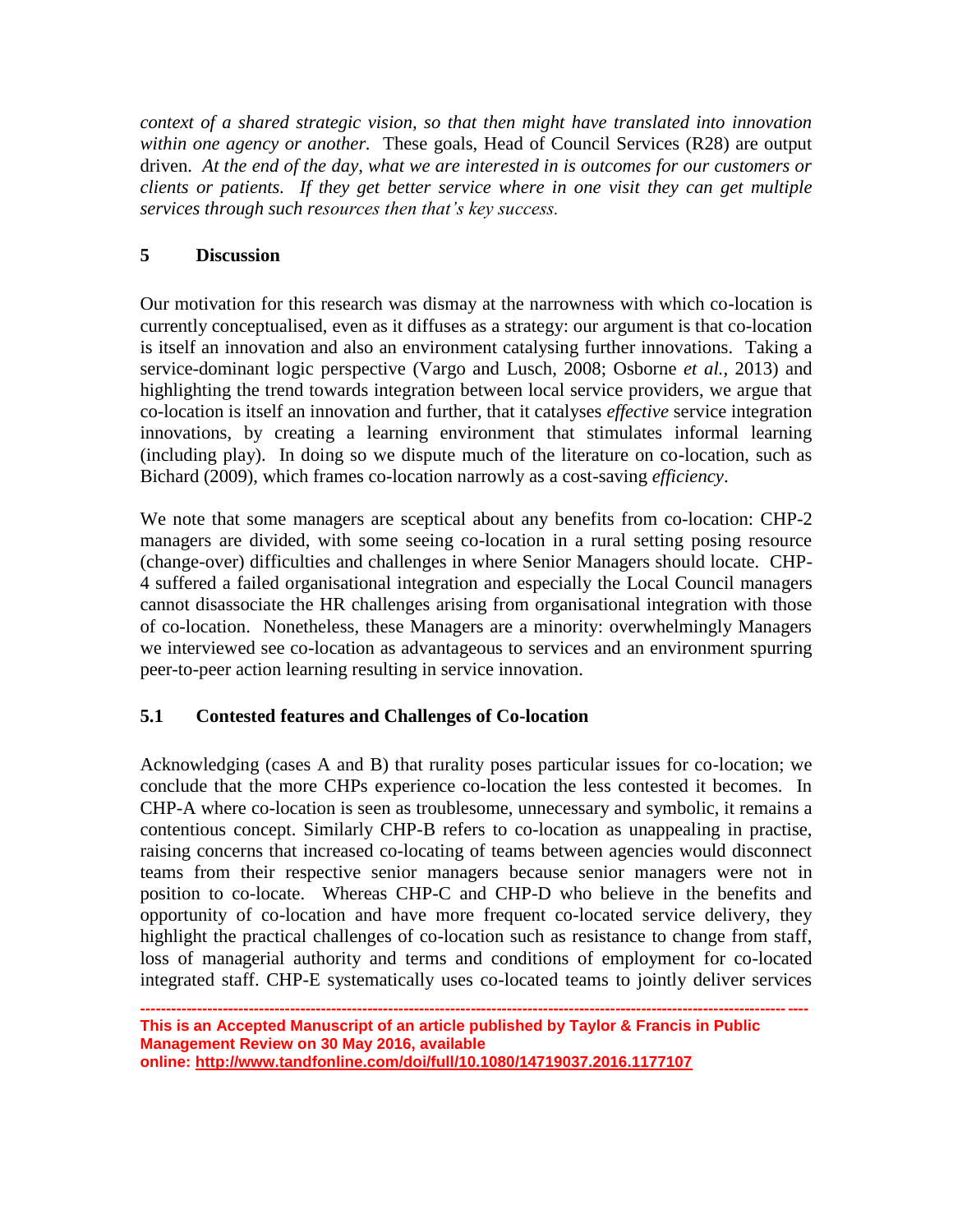and uses the challenge of integrating IT, finance and HR systems as an opportunity to modernise.

## **5.2 Degree of co-location experienced**

In the case of CHP-1 and CHP-2, co-location is incidental, occasional and not strategically intended: managers view it as resource efficiency: co-located services are anticipated but not planned. In contrast CHP-3 envisions co-location as a service improvement strategy and even though not yet systematically involved in delivering colocated services, it makes sporadic use of co-located projects and programs running across different localities. Management see value in it, seeking to expand co-located services and overcome the difficulties posed by rurality. CHP-4 from its prior experiences of health and social care integration is acutely aware of the benefits colocation carries vouching for its beneficial service innovation outcomes. Co-location though frequent is limited to joint projects between health and social care; managers identify co-location as a useful tool for delivering effective joint services but are negative about it as a tool for organisational integration. In contrast to the varying degrees of experienced co-location, CHP-5 systematically and strategically co-locates services in purpose built centres and delivers joint co-located services constantly. The strategic intent for co-location as a driver of change is shared by health and social care agencies. A sense of joint goals and target setting exists while the joint learning opportunities that arise out of being co-located are emphasised. CHP-5 has regular systematic use of colocation, its management recognises the value of shared space supporting a shared vision, shared innovation and implementation whilst CHPs that have project based and nonsystematic use of co-location envisage it only in terms of cost savings.

## **5.3 Positive Enabling Features and opportunities of co-location**

As the use of co-location increases managers become aware of its non-financial benefits, especially learning and service innovation. CHP-1 makes little planned use of colocation; managers envision only efficiency benefits. CHP-2 has a similar low level of co-location; managers hold contradictory views about its benefits, suggesting that service integration is achievable without co-location and co-location may not result in service integration. CHP-3 has a culture of localising service delivery while envisioning the benefits of co-location; all managers associate it with cultural, operational and monetary advantages, highlighting relationship building as an outcome. CHP-4 experienced organisational integration and has a history of coordinated service delivery; managers question the value of co-location. Even though managers in this case vouch positively for the cultural, operational and monetary benefits that co-location carries, they are wary of co-locating as leading to organisational merger. CHP-5 enthusiastically embraces co-

**<sup>---------------------------------------------------------------------------------------------------------------------------------</sup> This is an Accepted Manuscript of an article published by Taylor & Francis in Public Management Review on 30 May 2016, available online: http://www.tandfonline.com/doi/full/10.1080/14719037.2016.1177107**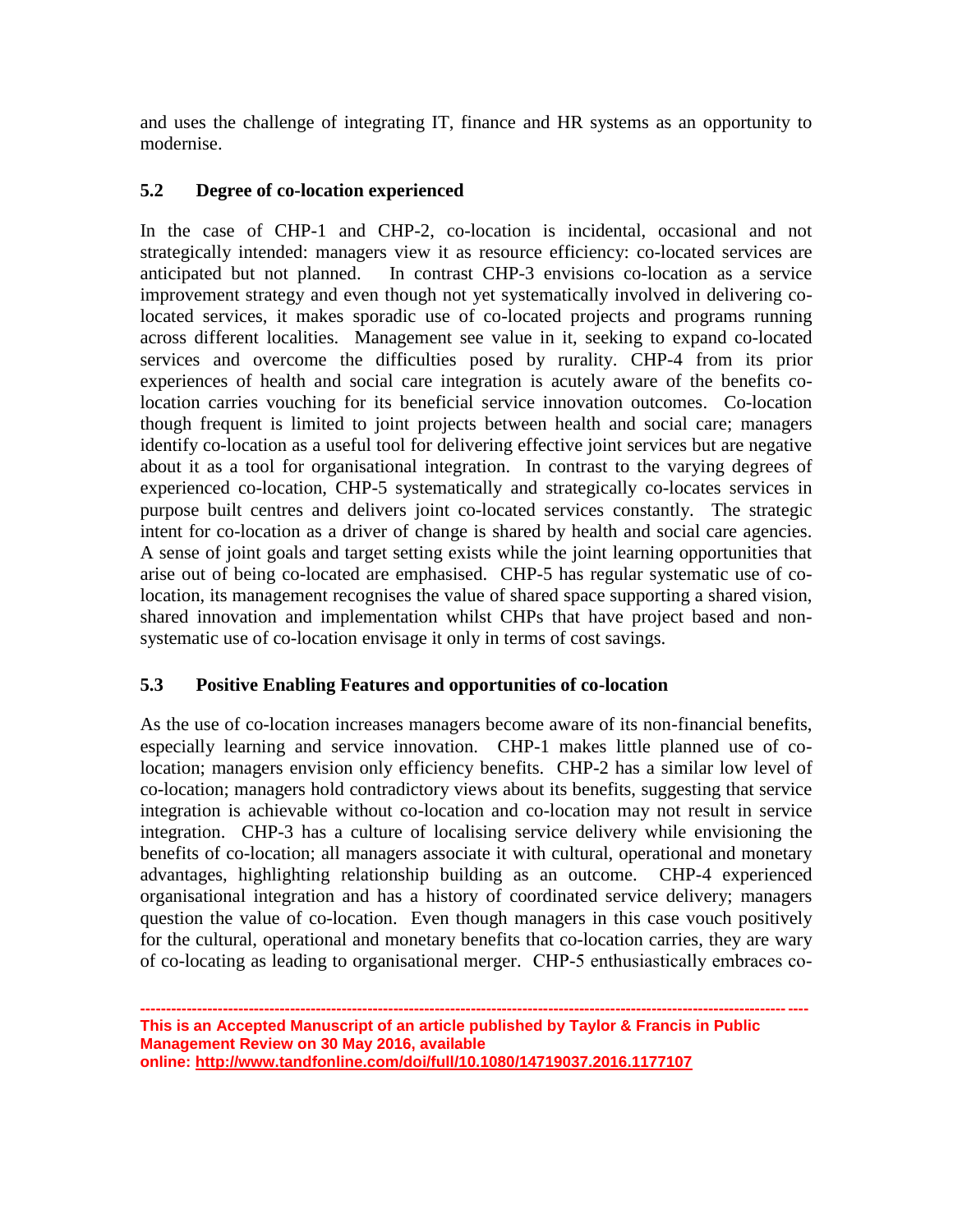location highlighting the strategic development of *co-located space* and *co-located group dynamics* as catalysing innovative joint service delivery.

## **5.4 Co-location facilitating shared and new learning**

Where there is systematic co-location in practise and it is envisioned as beneficial to service innovation, we encounter informal learning, speedier decision-making, learning a multi-agency approach and changing managerial functions in CHP-5. CHP-5 is characterised by management learning in informal settings, playing intellectual games, with terminologies exchanged and negotiated, highlighting that the gains from colocation reach much deeper than efficiency savings on build costs into the effectiveness of services. For example, 'shared assessments' and 'embedded learning' are identified as processes and drivers of service innovation that are resulting from co-location. The experience in CHP-5, (and in part CHP-4), support our emphasis on play as relevant to learning and innovation, drawing from the work of Vygotsky (1997), Huizinga (1949) and more recently Csikszentmihalyi (1990). Moving along the spectrum, CHP-4 uses project based co-location as a means of improving services facing challenges; for the other CHPs, co-location is a tactic to reduce accommodation costs.

## **5.5 Co-location facilitating service innovation**

Our argument is that co-location may save on accommodation costs and enable shared services (such as IT, finance and HR), however, greater gains result from action learning resulting in novel, more effective, service models. Despite little experience of colocation, CHP-1 discounts the possibility of effectiveness gains; CHP-2 privileges organisational autonomy above service effectiveness; and CHP-3 whilst convinced of the efficiency and effectiveness gains resulting from co-location faces the genuine issue of resource scarcity, issues associated with rurality and concern at disconnecting senior managers from service teams. CHP-4 managers know from experience that co-location results in service innovation, however, they fear accompanying organisational merger and prefer to promote service integration without co-location. CHP-5 makes explicit the use of co-location as conscious design and tool to innovate service. This is not evident in other cases where co-location is only considered or perceived to facilitate service improvement and innovation. In other words, others intend to use co-location to improve service but CHP-5 is using co-location to improve services.

## **5.6 Other data supporting our conclusions**

It is difficult to isolate innovations as the result of co-location only, as opposed to associated process, such as service integration or multidisciplinary working, changing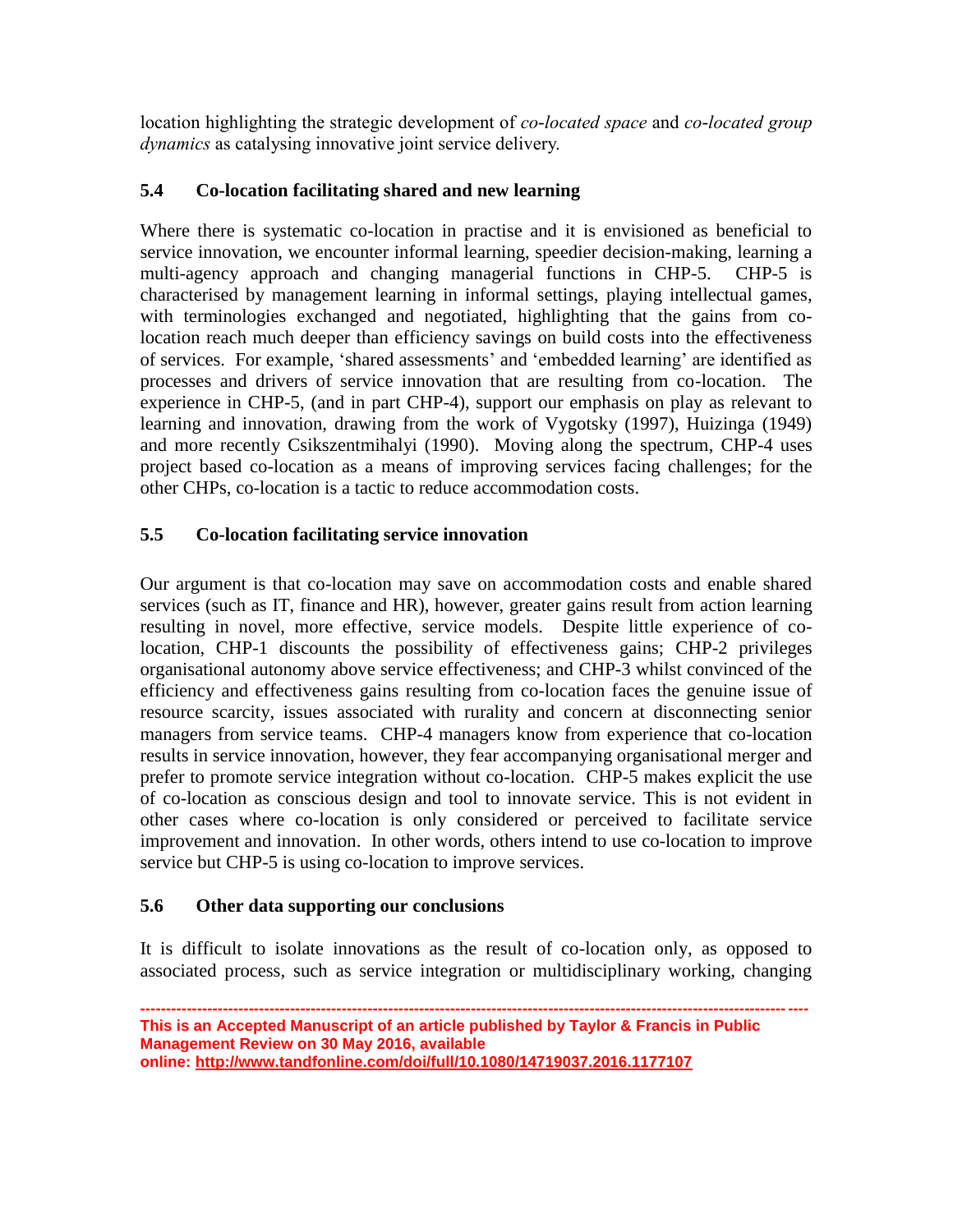culture and leadership. Since Womack and Jones (1996) and MacDuffie (1997) we have understood that bringing disparate expertise together create innovative solutions; a trend reflected in conferences such as Visions of Work (2016) and acknowledged even by those highlighting the cost-savings from property of co-location (such as Kearney 2005). To our knowledge no quantitative work has been done cost-benefitting innovation arising from co-location, though Kinder (2012) refers to council-level cost-benefit computations. Research such as Wally (2003) highlights evidence supporting our conclusions, as does CHP (2011). As Solow (1956) concluded, after accounting for the efficiency gains from investment, the residue of improved performance is attributable to innovation: a case for further research.

#### **6 Conclusions and suggested framework**

In answering out research questions, the case show that whilst a minority of managers express contrary views, the majority believe that co-location is an innovative strategy to employ in delivering local social and health care and that it catalyses innovation as a result of peer-to-peer learning.

Is co-location an innovative strategy? Our cases reveal that it is where public service agencies also have a strategy of integrating services, including back-office IT, finance and HR services. Co-location as an accommodation cost-saving strategy may be worthwhile, however, we believe that creating new service models are more likely to reduce costs in the long-term and service innovation as the CHP-5 case illustrates is both a result of new (integrative) service models and an enabler of such innovation.

How does local public service co-location catalyse innovation processes? CHP-1/2/3 cases illustrate that 'islands' of co-location whilst beneficial for user access, fail to result in radical innovation. One reason may be the absence of service-wide IT, finance and HR function integration, another reason can be the absence of devolved authority to the co-location teams to experiment and propose innovations. CHP-4's case illustrates that shared understandings were strengthening in co-located settings, however, the absence of shared governances (i.e. financial or HR) led to senior management distrust and fear of organisational merger. CHP-5 illustrates co-location resulting in service innovations: building shared understanding and trust, engaging closely with service users, encouraging experiments and proposals for innovation in an overall atmosphere of informal learning and playing with ideas. This last case aligns closely with the idea of service-dominant logic in public services (Osborne *et al.,* 2013), one aspect of which is the creation of multi-disciplinary learning environments focusing on effectiveness of delivery with coproducing users. We note in Case-E the importance of playing with ideas of service innovation in the learning processes.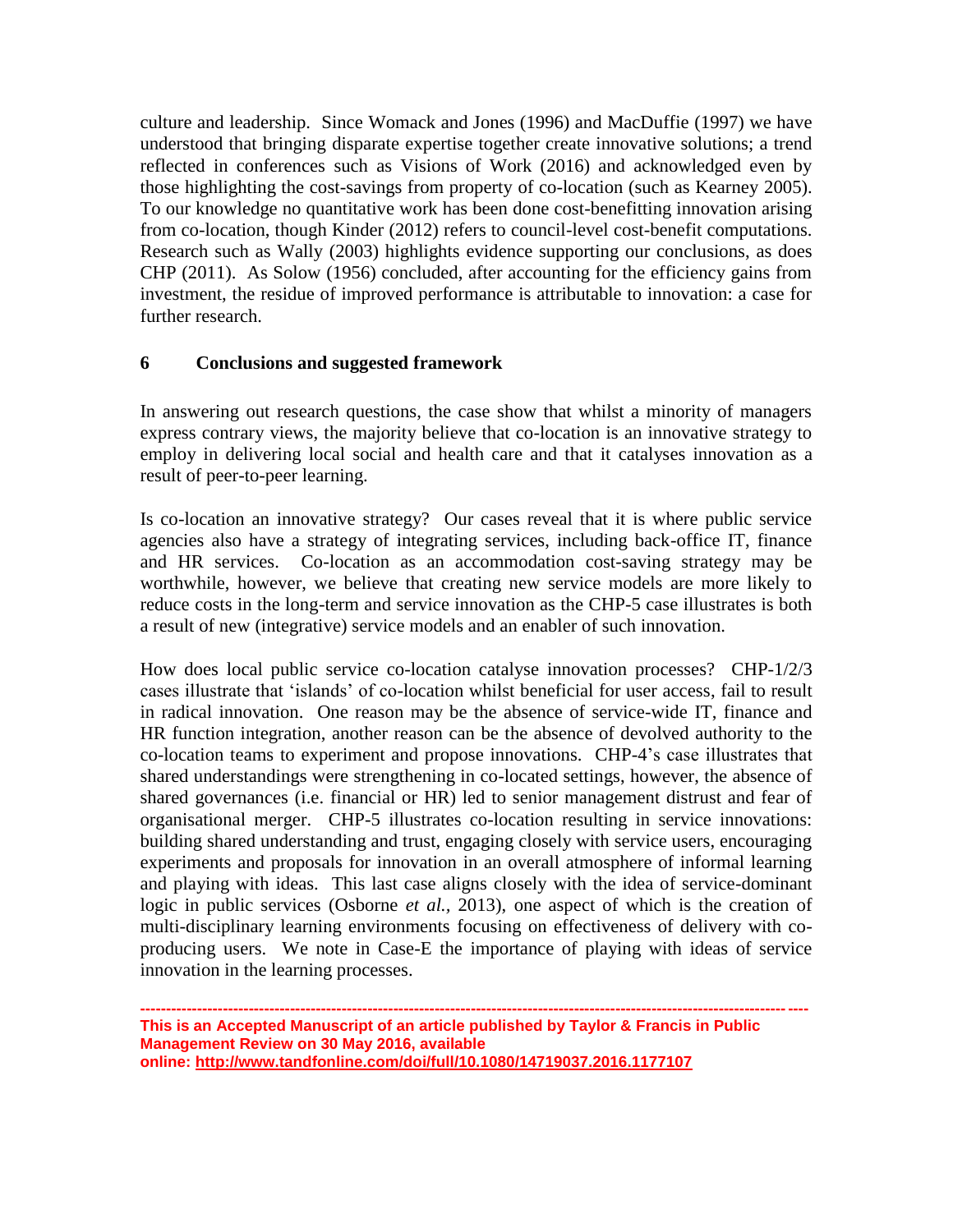Figure 1 represents a single service area, showing that the wider the breadth and deeper the depth of co-location the richer its impact on service deliver, shared learning and eventually innovation. Though our research is exploratory, the diversity of attitudes towards and experience of co-location in our five cases, suggests there is some usefulness in this framework for further research. In figure 3 we replace the top-line coordinationintegration continuum with a metric of co-location use (non-systematic is the accidental or rare use of co-location as strategy and tool; project based is sporadic or random use of co-location; and systematic is the intentional and regular use of co-location as strategy and tool). We then plot the five CHP cases on the arrow charting co-location as a catalyser of innovation in figure 3. As taking from the case studies CHP activity on jointworking/collaboration, shared and new learning and service improvement/innovation, we illustrate in figure 3 the benchmarked position of the five cases.

Further research may develop this benchmarking use of the framework using quantifiable criteria and a wider survey of co-location use in local public services. On basis of our qualitative data, we suggest that framing co-location simply in terms of cost savings on accommodation misses the important point of its catalytic role in innovation, especially where co-location is accompanied by a service integration strategy and the encouragement of informal learning, playing with new ideas and senior management willingness to support experimentation. In further research we propose to take the variables in figure 3 and explore more closely the learning processes arising in co-located settings.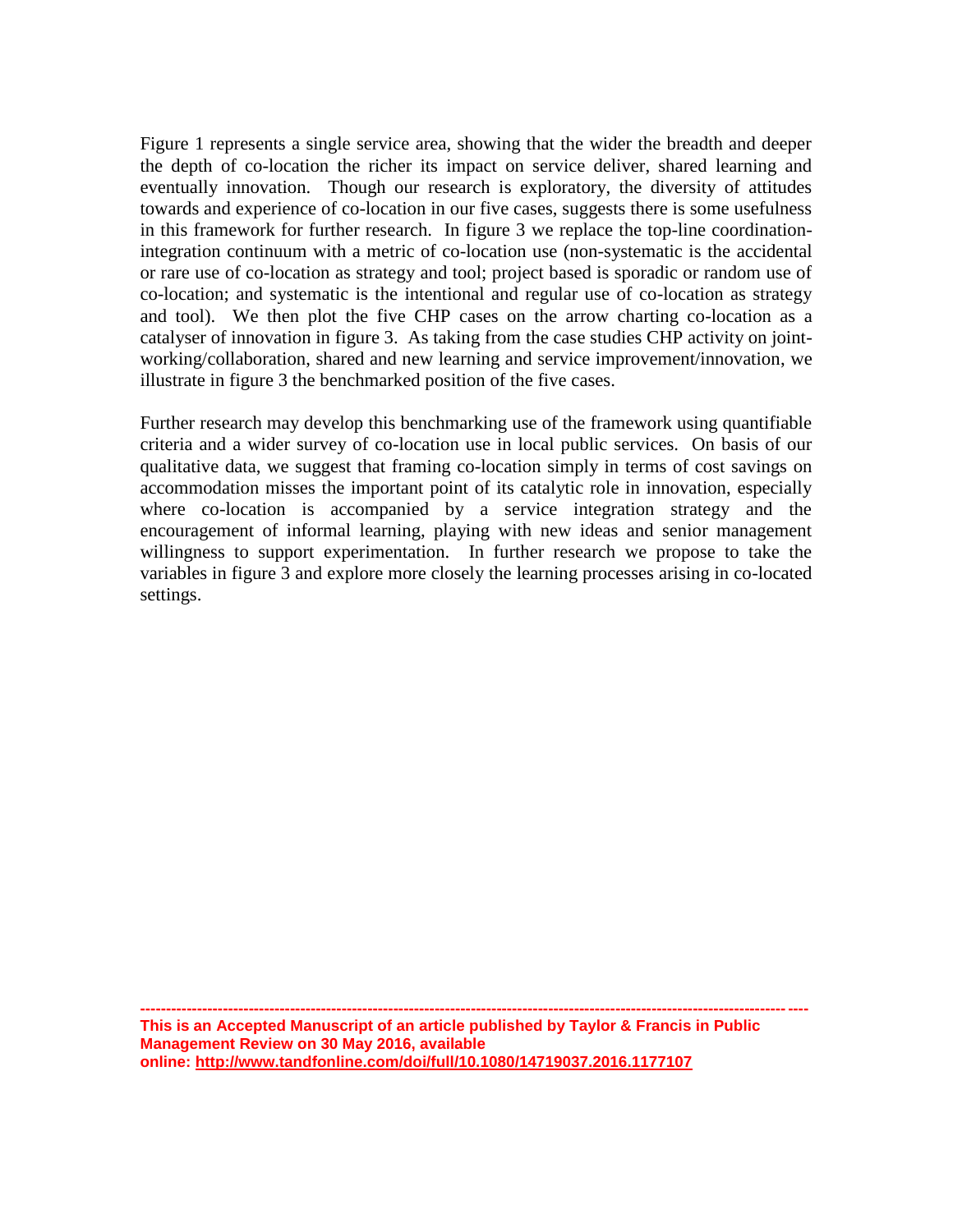

**Figure 3: Co-location framework as benchmark tool**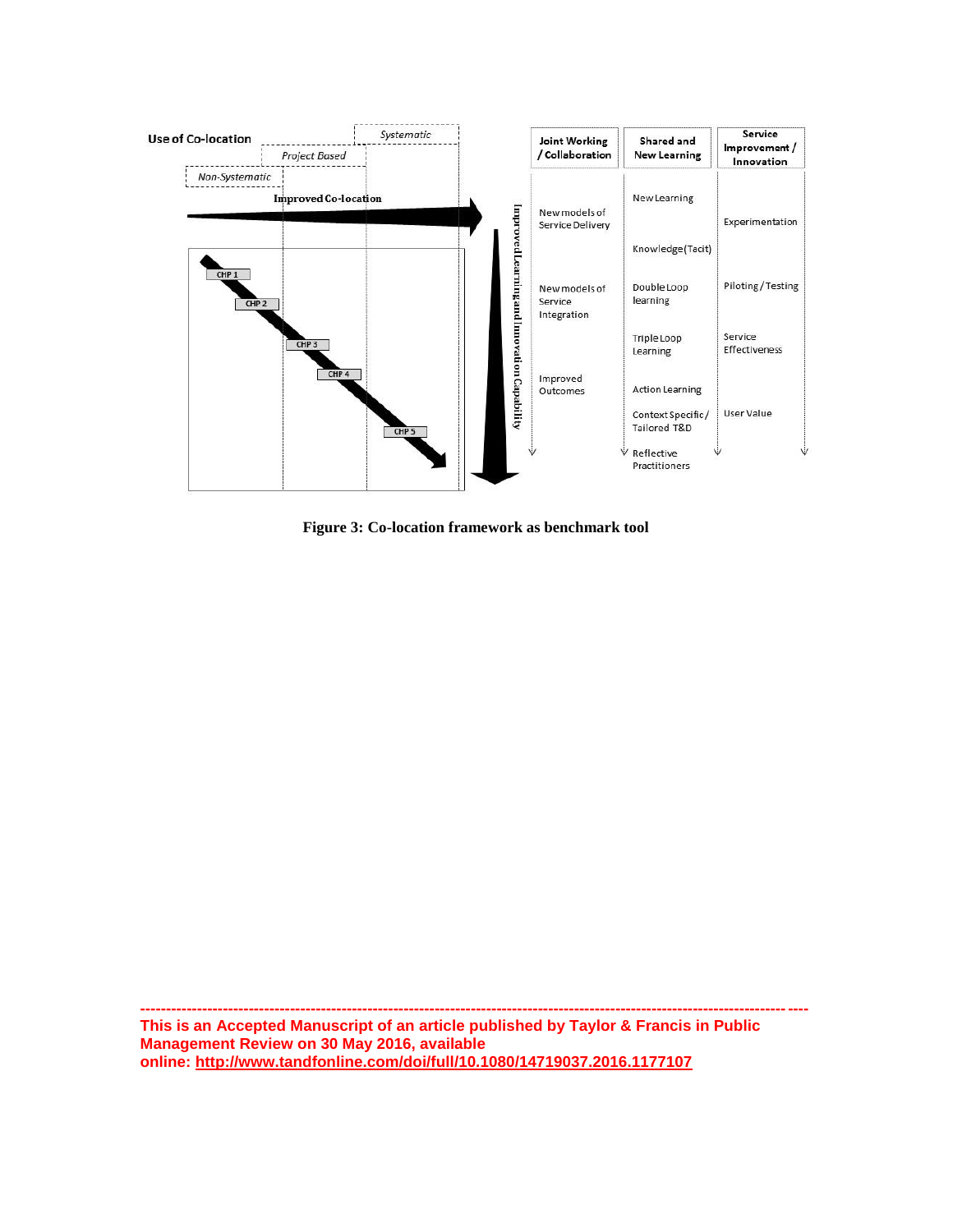#### **References**

- Accenture (2005) *Driving high performance in government: Maximising the value of public-sector shared services*. Available fro[m http://www.accenture.com/us-en/Pages/insight-government-shared-services](http://www.accenture.com/us-en/Pages/insight-government-shared-services-summary.aspx)[summary.aspx](http://www.accenture.com/us-en/Pages/insight-government-shared-services-summary.aspx) [Accessed on Dec 05, 2013]
- Allaby, D. (2011) Public sector doesn't understand costs. Available from:
- http://www.publicservice.co.uk/news\_story.asp?id=18159. [Accessed: Feb 14, 2014]
- Alvesson, M. and Sköldberg, K. (2000) *Reflexive Methodology.* London. Sage.
- Audit Office (2012) Shared services increase costs, says NAO, Available from
- http://www.publicservice.co.uk/news\_story.asp?id=19080 [Accessed: Jan 22, 2014] Audit Scotland (2011) Review of Community Health Partnerships. Available from:
- <http://www.scotland.gov.uk/Publications/2010/05/06171436/0> [Accessed Apr 04, 2013]
- Bardach, E. (1998) *Getting agencies to work together*. Washington. Brookings Institution.
- Baskerville, R. and Pries-Heje, J. (1999) Grounded Action Research: A Method for Understanding IT in Practice, Accounting. *Management and Information Technologies*. 9(1). p.1-23.
- Baskerville, R., Levine, L., Pries-Heje, J., Ramesh, B., and Slaughter, S. (2001) How Internet Software Companies Negotiate Quality. *IEEE Computer*. 34:5, 51-57.
- Bateson, G. (1973, reprinted 2000) *The logical categories of learning and communication*: *Steps to an Ecology of Mind*. Chicago. University of Chicago Press.
- Bichard, M. (2009) Total Place: Better for less, Available from:
- http://www.localleadership.gov.uk/totalplace/ [Accessed: May 07, 2012]
- Bulmer, H. (1969) *Symbolic interactionism*. NY. Prentice Hall.

Burns, N. and Grove, S. (1999*) Study guide for understanding Nursing Research*. Maryland. Elsevier. Cabinet Office (1999) Modernising Government White Paper. The Stationery Office. Available from:

- http://www.archive.official-documents.co.uk/document/cm43/4310/4310.htm [Accessed: Mar 15, 2013]
- Cairncross, F. (1997) *The Death of Distance: How the Communications Revolution will change our lives*. London. Orion.
- CHP, 2011, LIFT Enabling integrated services, co-location and partnership working, (BaS LIFTCo report), CHP, London.
- Christie, C. (2011) Commission on the Future Delivery of Public Services, Available from: http://www.scotland.gov.uk/Publications/2011/06/27154527/0 [Accessed: Mar 15, 2013]
- Chung, V., Ma, P., Wong, S., Yeoh, E. and Griffiths, S. (2012) Views on traditional Chinese medicine amongst Chinese population: a systematic review of qualitative and quantitative studies. Health Expectations, 17:5, 622-36.
- Clow, S. (2013) Hampshire County Council report. Available from:
- http://www3.hants.gov.uk/getdecisiondocumentfile?item\_doc\_ID=11933&file=2013-10-
- 08%20BLAPP%20Item%2011%20Shared%20Services%20Update\_(HF000005425621).pdf&type=pdf [Accessed on: Jun 17, 2014]
- Colman, R. (2006) Shared level agreements: a shared services cornerstone. *CMA Management.* 80(3). p.37- 39.
- Cornwall Infrastructure Delivery Plan (2011) Available from:
- http://www.cornwall.gov.uk/localplancornwall [Accessed: Mar 02, 2013]
- Cowan and Jacobs (2009) Corporate shared services: How to reduce your spending on back office services, PWC, Available from: http://www.pwc.co.uk/assets/pdf/corporate-shared-services.pdf. [Accessed: Jun 07, 2014]
- Csikszentmihalyi, M. (1990) *Flow: the psychology of optimal experience*. NY. Harper & Row.
- CSIP (2005) *Integration and Partnership working*, Integrated Care Network. Available from:
- http://www.integratedcarenetwork.gov.uk [Accessed on Sep 08, 2013]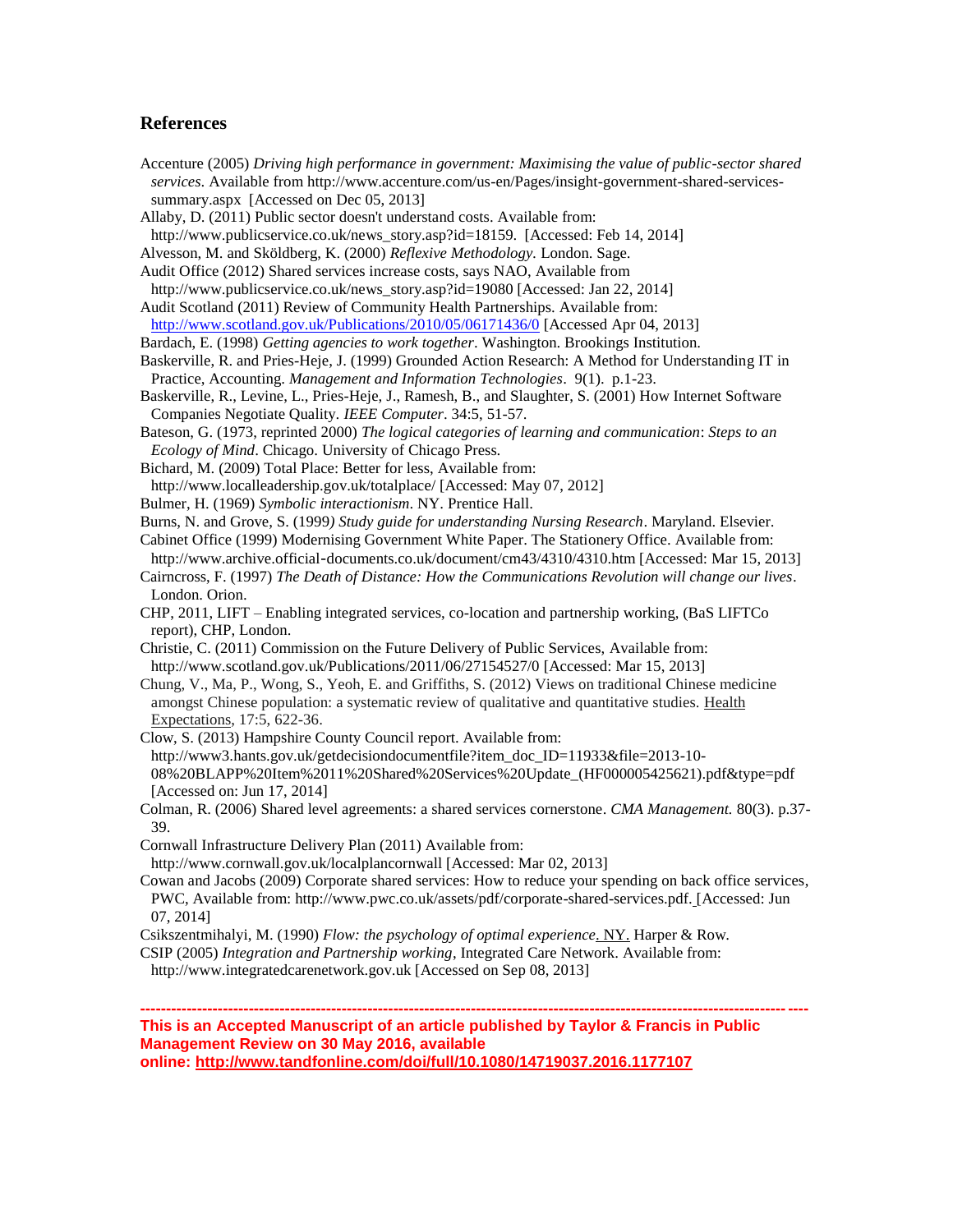- Dewey, J. (1909) *Moral principles in education*. Houghton Mifflin. Available from: https://archive.org/details/moralprinciples01dewegoog. [Accessed: Jul 18, 2014]
- Dunleavy, P. (2010) The future of joined-up public services. ESRC. Available from: http://eprints.lse.ac.uk/28373/1/The Future of Joined Up Public Services.pdf [Accessed: Apr 17, 2014]
- Ebert, C. and De Neve, P. (2001) *Surviving global software development.* Available from:
- http://www.compaid.com/caiinternet/ezine/ebert-neve.pdf [Accessed: Mar 02, 2013]
- Entman, R. (1993) Framing: toward clarification of a fractured paradigm. *Journal of Communication.* 43(4). p.58-58.
- Flamm, K. (1988) *Creating the Computer*. Washington DC. The Brookings Institution.
- Florida, R. (2002) *The rise of the creative class: and how it's transforming work, leisure and everyday life.*  NY. Basic books.
- Freeman, C. (1982) *Economics of Industrial Innovation*. London. Frances Pinter.
- Froebel, F. (1895) *Pedagogics of the kindergarten*. USA. University Press of the Pacific. Available from: https://archive.org/details/friedrichfroebe01jarvgoog. [Accessed: Apr 02, 2014]
- Goffman, E. (1974) *Frame analysis: an essay on the organisation of experience*. Cambridge. Harvard University Press.
- Goldthorpe J, 1997, *Current issues in comparative macrosociology*, Comparative social research, 16, 1-26.
- Greer, S. and Rowland, D. (2007) *Devolving Policy, Diverging Values: The Values of the United Kingdoms National Health Services*. London. The Nuffield Trust.
- Griffith, T., Mannix, A. and Neale M. (2003) Virtual Teams That Work. In Gibson, C. and Chonen, S. (2003) *Conflict and Virtual Teams* (Eds.). London. Jossey Bass
- Guardian (2009) No more thinking local in Northumberland. Available from: http://www.theguardian.com/society/joepublic/2009/apr/09/northumberland-local-government. [Accessed: Jun 25, 2014]
- <http://www.cira-acri.ca/new-page-1> example also outsourcing
- Huberman M and Miles MB, 2002, The qualitative researcher's companion, Sage, London.
- Hug S, 2013, *Qualitative Comparative Analysis: How Inductive Use and Measurement Error Lead to Problematic Inference*, Political Analysis*,* 21:2, 252–265.
- Huizinga, J. (1949, reprinted 1998) *Homo Ludens: A Study of the Play-Element in Culture.* Oxon. Routledge.
- Jensen, G. and Karpos, M. (1993) Managing rape: exploratory research on the behaviour of rape statistics*. Criminology*. 31(3). p.363-385.
- Kaplan, R. and Norton, D. (1992) The Balanced Scorecard: Measures that Drive Performance. *Harvard Business Review.* 70(1) p.71–79
- Kavanagh, D. and Kelly, S. (2002) Sense-making, safety and situated communities in (con)temporary networks. *Journal of Business Research*. 55(7), 583-594.
- Kearney, A. (2005) *Shared Services in Government*: turning private sector lessons into public sector best practices. Available from: http://www.atkearney.co.uk/. [Accessed: Oct 06, 2010]
- Kinder, T. (2001) The use of call centres by local public administrations and the introduction of ecommerce. *Futures.* 33(9). p.837 – 860.
- Kinder, T. (2002) Good practice in best practice. *Science and Public Policy.* 29(3) p.1–14
- Kinder, T. (2002) The introduction of an infrastructure for tele-working and implementation of joined-upgovernment in local public administration: a sociotechnical analysis of a West Lothian case study. *Research Policy*. 31. p.329 - 355.
- Kinder, T. (2003) Mrs Miller moves house interoperability of local public services in Europe. *Journal of European Social Policy*, 13:2. p.141- 157.
- Kinder, T. (2003) Supply relations in the era of the extended enterprise model: a conceptual framework for value stream benchmarking. *Research Policy*. 32, 503 - 523.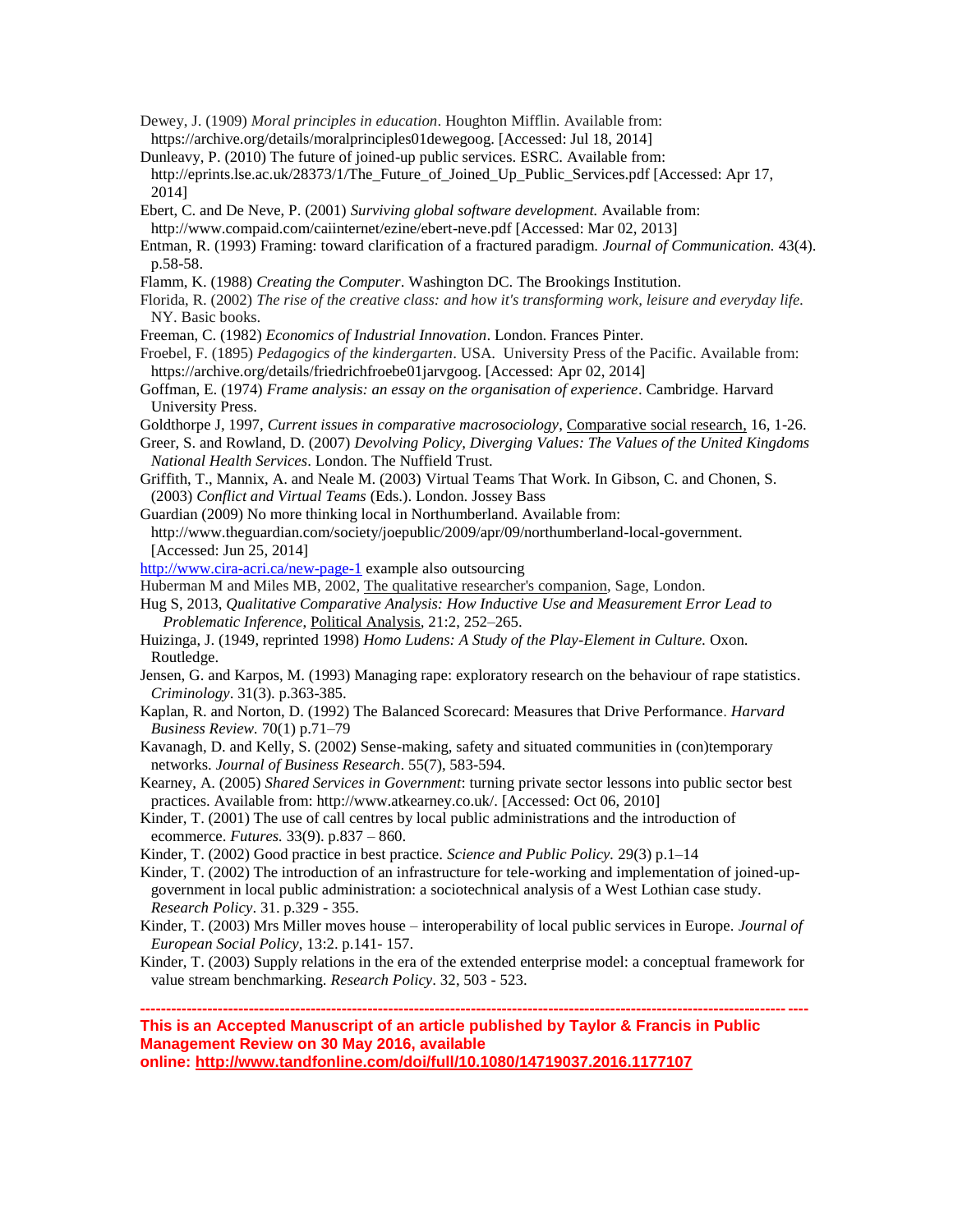- Kinder, T. (2010) e-Government service innovation in the Scottish criminal justice information system. *Financial Accountability & Management.* 26(1). p.21-41.
- Kinder, T. (2010) Social innovation in services: technologically assisted new care models for people with dementia and their usability. *International Journal of Technology Management*. 51(1). p.106-120
- Kinder, T. (2011) Innovation in an inter-organisational context, Chapter 21 in *Handbook of Innovation and Change in Public Sector Services*. Osborne, S. and Brown, L. (eds.). Cheltenham. Routledge
- Kinder, T. (2012) Learning, innovating and performance of locally delivered public services. *Public Management Review.* 14(3) p.403-428.
- Kinder, T. (2013) *Integration is a very scary word*. The University of Edinburgh Business School, Working Paper.
- Kinder, T. and Burgoyne, T. (2013) Information processing and the challenges facing lean healthcare. *Financial Accountability and Management*. 29(3). p. 271–290
- Kinder, T., Radnor, Z. and Osborne, S. (2013) *Empathy and psychic distance: understanding servicedominant logic in public service co-production*, University of Edinburgh, Working Paper.
- Kinder, T., Radnor, Z. and Osborne, S. (2013) *User-led innovation in the service-dominant approach to public services*, University of Edinburgh, Working Paper.
- King, R. Waghorn, G. Lloyd, C. McLeod, P. McMah, T. & Leong, C. (2006) Enhancing employment services for people with severe mental illness: the challenge of the Australian service environment. *Australian and New Zealand Journal of Psychiatry*. 40:5, 471-477
- Kooiman, J. and Jentoft, S. (2009) Meta-governance: values, norms and principles, and the making of hard choices. *Public Administration*. 87(4). p. 818-836
- Lauria, M. (1997) *Reconstructing Regime Theory: Regulating Urban Politics in a Global Economy*. London. Sage.
- Llewelyn, S. (2003) What counts as theory in qualitative management and accounting research. *Accounting, Auditing and Accountability Journal*. 16(4). p.662-708.

MacDuffie JP, 1997, *The road to 'root cause:' shop-floor problem-solving at three auto assembly plants*, Management Science, 43:4, pp. 479-502.

- Mathieson, A. (2011) Integration of health and social care. RCN Scotland Report. Available from: https://www.rcn.org.uk/\_\_data/assets/pdf\_file/0013/411025/RCNS\_integrated\_care\_snapshot\_FINAL\_re port.pdf [Accessed: May 23, 2014]
- Miles, M. and Hubermann, A. (1984) *Qualitative data analysis*. London. Sage.
- Neely, A. (2001) The performance measurement revolution: why now and what next? *International Journal of Operations & Production Management*. 19(2). 205–228.
- Nonaka, I. and Takeuchi, H. (1995) *The knowledge creating company: how Japanese companies create the dynamics of innovation*. New York: Oxford University Press
- O'Connor, R. and Coleman, G. (2009) Ignoring best practice: why Irish software SMEs are rejecting CMMI and ISO 9000. *Australasian Journal of Information Systems*. 16(1). p.7-30.
- Osborne, S., Radnor, Z. and Nasi, G. (2013) A new theory for public service management. Towards a service-dominant approach. *The American Review of Public Administration*. 43 (2) p.135-158.
- Ostrom, V. (1973) *The Intellectual Crisis in American Public Administration*. Alabama. The University of Alabama Press.
- Parasuraman, A., Zeithaml, V. and Berry, L. (1985) A conceptual model of service quality and its implications for future research. *Journal of Marketing*. 49(4). 41–50.
- Parasuraman, A., Zeithaml, V. and Malhotra, A. (2005) ES-QUAL a multiple-item scale for assessing electronic service quality. *Journal of Service Research.* 7:3, .213-233.
- Power, M. (2003) *The Audit Society: Rituals of Verification*. Oxford. Oxford University Press.
- Radnor Z., Osborne, S., Kinder T. and Mutton, J. (2014) Operationalizing Co-Production in Public Services Delivery: The contribution of service blueprinting. *Public Management Review*. 16(3). p.402-423

**---------------------------------------------------------------------------------------------------------------------------------**

**This is an Accepted Manuscript of an article published by Taylor & Francis in Public Management Review on 30 May 2016, available online: http://www.tandfonline.com/doi/full/10.1080/14719037.2016.1177107**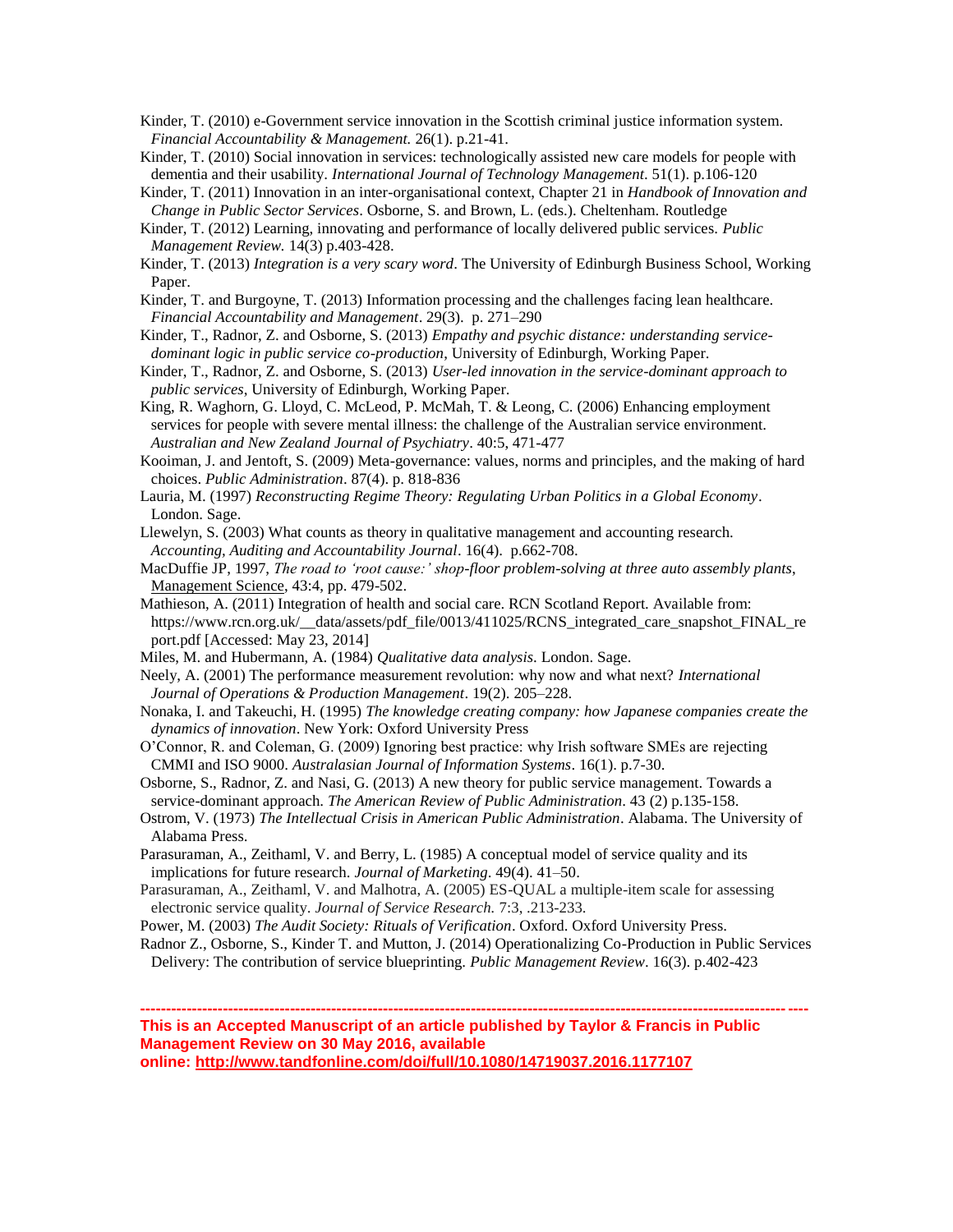- Ragin C, 1989, *The logic of the comparative method and the algebra of logic*, Journal of Quantitative Anthropology*,* 1:4.
- Ricoeur, P. (1995) *Oneself as Another.* Chicago. University of Chicago Press.
- Rihoux B and Axel M, 2013, *QCA, 25 Years after "The Comparative Method" Mapping, Challenges, and Innovations—Mini-Symposium*, Political Research Quarterly*,* 66:1, 167-235.
- Scott, P. (1955) Mental Health and Family Welfare: Need for an Integrated Policy. *Public Administration* 33(2), pp.163-163.
- Scottish Government (2005) National Framework for Service Change in the NHS in Scotland. Available at http://www.scotland.gov.uk/Publications/2005/05/23141307/13104 [Accessed: Sep 14, 2012]
- Scottish Government (2007) Benefits and Costs of Co-locating Services in Rural Scotland. Available at [http://www.scotland.gov.uk/Publications/2007/03/28113358/0.](http://www.scotland.gov.uk/Publications/2007/03/28113358/0) [Accessed: Mar 13, 2013].
- Scottish Government (2010) Study of Community Health Partnerships. Available at http://www.scotland.gov.uk/Publications/2010/05/06171436/0 [Accessed: Mar 13, 2013]
- Scottish Government (2014) Integration of Health and Social Care: Public Bodies (Joint Working) Act 2014. Available from: [http://www.scotland.gov.uk/Topics/Health/Policy/Adult-Health-SocialCare-](http://www.scotland.gov.uk/Topics/Health/Policy/Adult-Health-SocialCare-Integration)[Integration.](http://www.scotland.gov.uk/Topics/Health/Policy/Adult-Health-SocialCare-Integration) [Accessed: Apr 12, 2014]
- Seddon, J. (2009), Total Place it needs a better method, Available from:
- http://www.systemsthinking.co.uk/9-2.asp [Accessed: Apr 16, 2013]
- Sink, D. and Tuttle, T. (1989) *Planning and Measurement in Your Organisation of the Future*. Chapter 5. USA. Industrial Engineering and Management Press.
- Sliger, M. (2001) *A project Manager's survival guide to going agile. Available from:*  www.rallydev.com/documents/rally\_survival\_guide.pdf. [Accessed: Sep 01, 2014]
- Solow RM, 1956, *A Contribution to the Theory of Economic Growth*, Quarterly Journal of Economics 70:1, 65–94.
- Stebbins, R. (2001) *Exploratory research in the social sciences.* London. Sage.
- Stein, F., Lancaster, M., Yaggy, S. and Dickens, R. (2011) Co-location of behavioural health and primary care services: community care of North Carolina and the Centre of Excellence for Integration Care. *North Carolina Medical Journal.* 72(1). p.50-53.
- Stern, E. (2000) *The Value Mindset*. New York. Wiley.
- Storper, M. and Venables, A. (2004) Buzz: face-to-face contact and the urban economy. *Journal of Economic Geography*. 4(4). 351-370.
- Thistlethwaite, P. (2004) Integrated Working: A guide (Bringing the NHD and Local government together) Integrated Care Network. Available from:

http://www.wales.nhs.uk/sitesplus/documents/829/ICN%20Practical%20Guide%20to%20Integrated%20 Working.pdf [Accessed: Aug 22, 2012]

Uyei, J., Coetzee, D., Macinko, J., Weinberg, S. Guttmacher, S. (2012) Measuring the degree of integratedtuberculosis and HIV service delivery in Cape Town, South Africa. *Health Policy and Planning*. 29(1). .42-55

Uys H and Basson, A. (1991) *Research methodology in nursing*. Pretoria. Kagiso Tertiary

- Vargo, S. and Lusch, R. (2008) Service-dominant logic: continuing the evolution. *Journal of Academy of Marketing and Science*. 36(1) p. 1-10
- Visions of work (2016): examining the workplace as a multidisciplinary meeting place
- Von Hippel, E. (1988) *The Sources of Innovation*. Oxford. Oxford University Press.

Vygotsky L (1997) The collected works of ls vygotsky: Problems of the theory and history of psychology (Vol. 3). Cambridge MA. Harvard University Press.

- Vygotsky L. (1987) (Rieber W and Wollock J, Eds.), Problems of the Theory and History of Psychology, Collected Works, Vol 3. Chapter 9*. The Problem of Consciousness*, 129-138. NY. Plenum.
- Wally P, 2003, *Designing the accident and emergency system: lessons from manufacturing*, Emergency Medical Journal, 20, 126-130.